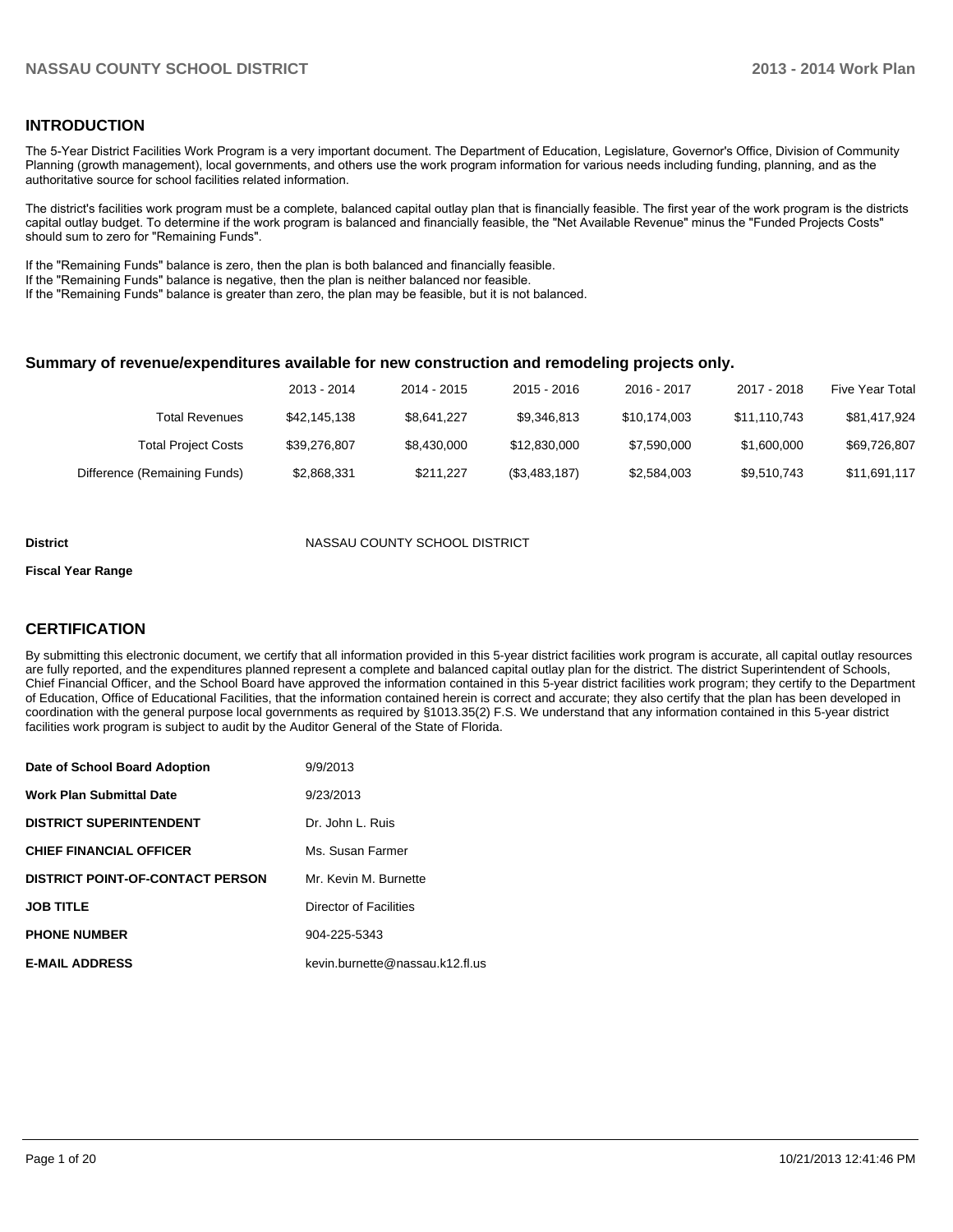# **Expenditures**

### **Expenditure for Maintenance, Repair and Renovation from 1.50-Mills and PECO**

Annually, prior to the adoption of the district school budget, each school board must prepare a tentative district facilities work program that includes a schedule of major repair and renovation projects necessary to maintain the educational and ancillary facilities of the district.

|                | <b>Item</b>                                                                                                                                                                                                                                                                                                                                                                                                                                                                                                                           | 2013 - 2014<br><b>Actual Budget</b> | $2014 - 2015$<br>Projected | $2015 - 2016$<br>Projected | 2016 - 2017<br>Projected | 2017 - 2018<br>Projected | Total       |
|----------------|---------------------------------------------------------------------------------------------------------------------------------------------------------------------------------------------------------------------------------------------------------------------------------------------------------------------------------------------------------------------------------------------------------------------------------------------------------------------------------------------------------------------------------------|-------------------------------------|----------------------------|----------------------------|--------------------------|--------------------------|-------------|
| <b>HVAC</b>    |                                                                                                                                                                                                                                                                                                                                                                                                                                                                                                                                       | \$25,000                            | \$45,000                   | \$45,000                   | \$45,000                 | \$45,000                 | \$205,000   |
| Locations:     | ADULT EDUCATION & FULL SERVICE SCHOOL, BRYCEVILLE ELEMENTARY, BUS GARAGE, CALLAHAN ELEMENTARY, CALLAHAN<br>INTERMEDIATE, CALLAHAN MIDDLE, EMMA LOVE HARDEE ELEMENTARY, FERNANDINA BEACH MIDDLE, FERNANDINA BEACH<br>SENIOR HIGH. HILLIARD ELEMENTARY. HILLIARD MIDDLE/SENIOR HIGH. MAINTENANCE/TRANSPORTATION. NASSAU HALFWAY<br>HOUSE, NASSAU SUPERINTENDENT'S OFFICE, SOUTHSIDE ELEMENTARY, TRANSPORTATION, WEST NASSAU SENIOR HIGH,<br>YULEE ELEMENTARY, YULEE HIGH SCHOOL, YULEE MIDDLE, YULEE PRIMARY, YULEE SED UNIT            |                                     |                            |                            |                          |                          |             |
| Flooring       |                                                                                                                                                                                                                                                                                                                                                                                                                                                                                                                                       | \$10,000                            | \$25,000                   | \$25,000                   | \$25,000                 | \$25,000                 | \$110,000   |
| Locations:     | ADULT EDUCATION & FULL SERVICE SCHOOL, BRYCEVILLE ELEMENTARY, BUS GARAGE, CALLAHAN ELEMENTARY, CALLAHAN<br>INTERMEDIATE, CALLAHAN MIDDLE, EMMA LOVE HARDEE ELEMENTARY, FERNANDINA BEACH MIDDLE, FERNANDINA BEACH<br>SENIOR HIGH, HILLIARD ELEMENTARY, HILLIARD MIDDLE/SENIOR HIGH, MAINTENANCE/TRANSPORTATION, NASSAU HALFWAY<br>HOUSE, NASSAU SUPERINTENDENT'S OFFICE, SOUTHSIDE ELEMENTARY, TRANSPORTATION, WEST NASSAU SENIOR HIGH,<br>YULEE ELEMENTARY, YULEE HIGH SCHOOL, YULEE MIDDLE, YULEE PRIMARY, YULEE SED UNIT            |                                     |                            |                            |                          |                          |             |
| Roofing        |                                                                                                                                                                                                                                                                                                                                                                                                                                                                                                                                       | \$20,000                            | \$250,000                  | \$250,000                  | \$300,000                | \$300,000                | \$1,120,000 |
| Locations:     | ADULT EDUCATION & FULL SERVICE SCHOOL, BRYCEVILLE ELEMENTARY, BUS GARAGE, CALLAHAN ELEMENTARY, CALLAHAN<br>INTERMEDIATE, CALLAHAN MIDDLE, EMMA LOVE HARDEE ELEMENTARY, FERNANDINA BEACH MIDDLE, FERNANDINA BEACH<br>SENIOR HIGH, HILLIARD ELEMENTARY, HILLIARD MIDDLE/SENIOR HIGH, MAINTENANCE/TRANSPORTATION, NASSAU HALFWAY<br>HOUSE, NASSAU SUPERINTENDENT'S OFFICE, SOUTHSIDE ELEMENTARY, TRANSPORTATION, WEST NASSAU SENIOR HIGH,<br>YULEE ELEMENTARY, YULEE HIGH SCHOOL, YULEE MIDDLE, YULEE PRIMARY, YULEE SED UNIT            |                                     |                            |                            |                          |                          |             |
| Safety to Life |                                                                                                                                                                                                                                                                                                                                                                                                                                                                                                                                       | \$25,000                            | \$150,000                  | \$150,000                  | \$150,000                | \$150,000                | \$625.000   |
| Locations:     | ADULT EDUCATION & FULL SERVICE SCHOOL, BRYCEVILLE ELEMENTARY, BUS GARAGE, CALLAHAN ELEMENTARY, CALLAHAN<br>INTERMEDIATE, CALLAHAN MIDDLE, EMMA LOVE HARDEE ELEMENTARY, FERNANDINA BEACH MIDDLE, FERNANDINA BEACH<br>SENIOR HIGH, HILLIARD ELEMENTARY, HILLIARD MIDDLE/SENIOR HIGH, MAINTENANCE/TRANSPORTATION, NASSAU HALFWAY<br>HOUSE, NASSAU SUPERINTENDENT'S OFFICE, SOUTHSIDE ELEMENTARY, TRANSPORTATION, WEST NASSAU SENIOR HIGH,<br>YULEE ELEMENTARY, YULEE HIGH SCHOOL, YULEE MIDDLE, YULEE PRIMARY, YULEE SED UNIT            |                                     |                            |                            |                          |                          |             |
| Fencing        |                                                                                                                                                                                                                                                                                                                                                                                                                                                                                                                                       | \$40,000                            | \$30,000                   | \$30,000                   | \$30,000                 | \$30,000                 | \$160,000   |
| Locations:     | ADULT EDUCATION & FULL SERVICE SCHOOL, BRYCEVILLE ELEMENTARY, BUS GARAGE, CALLAHAN ELEMENTARY, CALLAHAN<br>INTERMEDIATE, CALLAHAN MIDDLE, EMMA LOVE HARDEE ELEMENTARY, FERNANDINA BEACH MIDDLE, FERNANDINA BEACH<br>SENIOR HIGH, HILLIARD ELEMENTARY, HILLIARD MIDDLE/SENIOR HIGH, MAINTENANCE/TRANSPORTATION, NASSAU HALFWAY<br>HOUSE, NASSAU SUPERINTENDENT'S OFFICE, SOUTHSIDE ELEMENTARY, TRANSPORTATION, WEST NASSAU SENIOR HIGH,<br>YULEE ELEMENTARY, YULEE HIGH SCHOOL, YULEE MIDDLE, YULEE PRIMARY, YULEE SED UNIT            |                                     |                            |                            |                          |                          |             |
| Parking        |                                                                                                                                                                                                                                                                                                                                                                                                                                                                                                                                       | \$5,000                             | \$30,000                   | \$30,000                   | \$40,000                 | \$40,000                 | \$145,000   |
| Locations:     | ADULT EDUCATION & FULL SERVICE SCHOOL, BRYCEVILLE ELEMENTARY, BUS GARAGE, CALLAHAN ELEMENTARY, CALLAHAN<br>INTERMEDIATE, CALLAHAN MIDDLE, EMMA LOVE HARDEE ELEMENTARY, FERNANDINA BEACH MIDDLE, FERNANDINA BEACH<br>SENIOR HIGH, HILLIARD ELEMENTARY, HILLIARD MIDDLE/SENIOR HIGH, MAINTENANCE/TRANSPORTATION, NASSAU HALFWAY<br>HOUSE, NASSAU SUPERINTENDENT'S OFFICE, SOUTHSIDE ELEMENTARY, TRANSPORTATION, WEST NASSAU SENIOR HIGH,<br>YULEE ELEMENTARY, YULEE HIGH SCHOOL, YULEE MIDDLE, YULEE PRIMARY, YULEE SED UNIT            |                                     |                            |                            |                          |                          |             |
| Electrical     |                                                                                                                                                                                                                                                                                                                                                                                                                                                                                                                                       | \$20,000                            | \$100,000                  | \$100,000                  | \$100,000                | \$100,000                | \$420,000   |
|                | Locations: ADULT EDUCATION & FULL SERVICE SCHOOL, BRYCEVILLE ELEMENTARY, BUS GARAGE, CALLAHAN ELEMENTARY, CALLAHAN<br>INTERMEDIATE, CALLAHAN MIDDLE, EMMA LOVE HARDEE ELEMENTARY, FERNANDINA BEACH MIDDLE, FERNANDINA BEACH<br>SENIOR HIGH, HILLIARD ELEMENTARY, HILLIARD MIDDLE/SENIOR HIGH, MAINTENANCE/TRANSPORTATION, NASSAU HALFWAY<br>HOUSE, NASSAU SUPERINTENDENT'S OFFICE, SOUTHSIDE ELEMENTARY, TRANSPORTATION, WEST NASSAU SENIOR HIGH,<br>YULEE ELEMENTARY, YULEE HIGH SCHOOL, YULEE MIDDLE, YULEE PRIMARY, YULEE SED UNIT |                                     |                            |                            |                          |                          |             |
| Fire Alarm     |                                                                                                                                                                                                                                                                                                                                                                                                                                                                                                                                       | \$20,000                            | \$35,000                   | \$35,000                   | \$35,000                 | \$35,000                 | \$160,000   |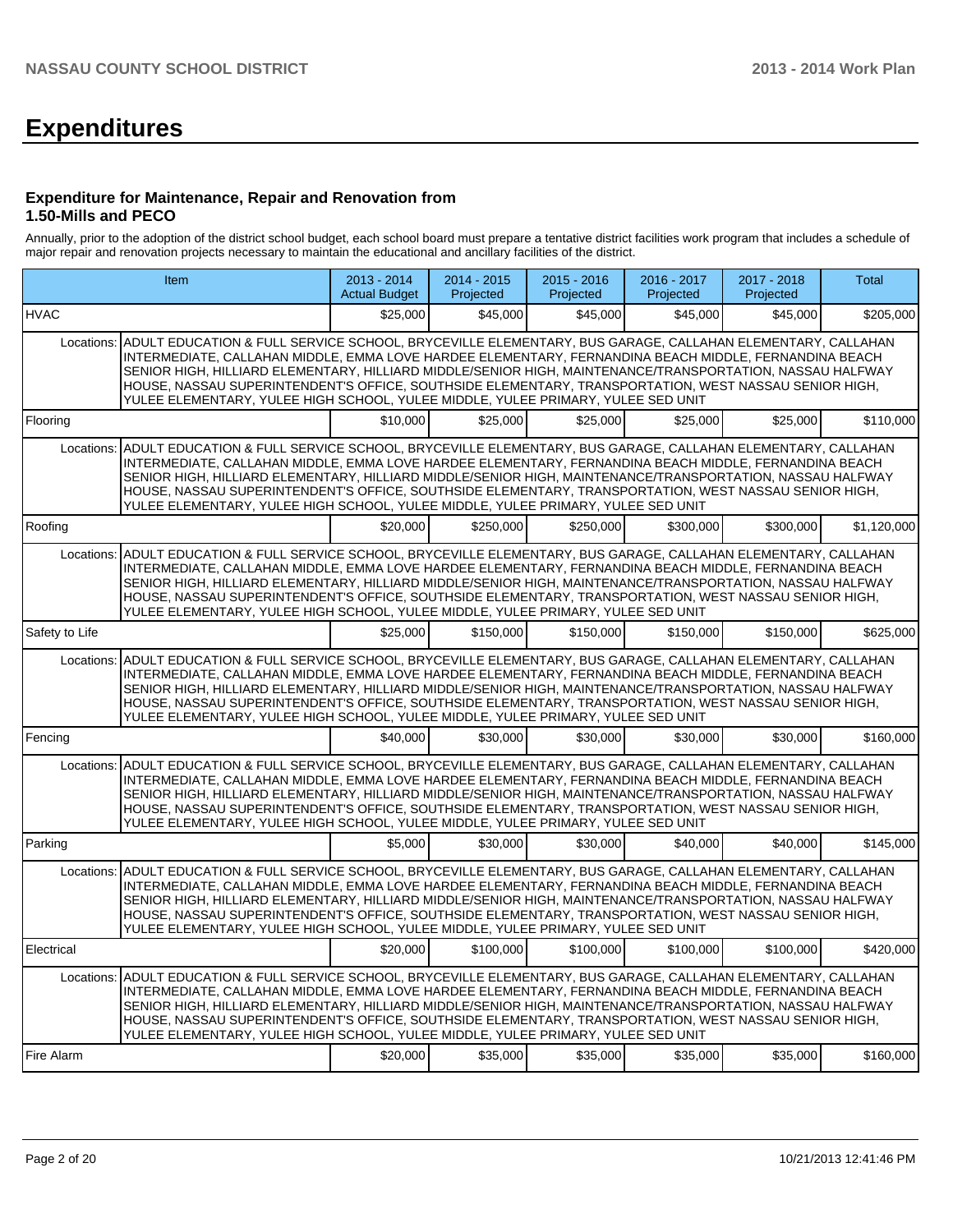|                                  | Locations: ADULT EDUCATION & FULL SERVICE SCHOOL, BRYCEVILLE ELEMENTARY, BUS GARAGE, CALLAHAN ELEMENTARY, CALLAHAN<br>INTERMEDIATE, CALLAHAN MIDDLE, EMMA LOVE HARDEE ELEMENTARY, FERNANDINA BEACH MIDDLE, FERNANDINA BEACH<br>SENIOR HIGH, HILLIARD ELEMENTARY, HILLIARD MIDDLE/SENIOR HIGH, MAINTENANCE/TRANSPORTATION, NASSAU HALFWAY<br>HOUSE, NASSAU SUPERINTENDENT'S OFFICE, SOUTHSIDE ELEMENTARY, TRANSPORTATION, WEST NASSAU SENIOR HIGH,<br>YULEE ELEMENTARY, YULEE HIGH SCHOOL, YULEE MIDDLE, YULEE PRIMARY, YULEE SED UNIT |           |           |           |           |           |             |  |  |  |  |
|----------------------------------|---------------------------------------------------------------------------------------------------------------------------------------------------------------------------------------------------------------------------------------------------------------------------------------------------------------------------------------------------------------------------------------------------------------------------------------------------------------------------------------------------------------------------------------|-----------|-----------|-----------|-----------|-----------|-------------|--|--|--|--|
| Telephone/Intercom System        |                                                                                                                                                                                                                                                                                                                                                                                                                                                                                                                                       | \$15,000  | \$40,000  | \$40,000  | \$50,000  | \$50,000  | \$195,000   |  |  |  |  |
|                                  | Locations: ADULT EDUCATION & FULL SERVICE SCHOOL. BRYCEVILLE ELEMENTARY. BUS GARAGE. CALLAHAN ELEMENTARY. CALLAHAN<br>INTERMEDIATE, CALLAHAN MIDDLE, EMMA LOVE HARDEE ELEMENTARY, FERNANDINA BEACH MIDDLE, FERNANDINA BEACH<br>SENIOR HIGH, HILLIARD ELEMENTARY, HILLIARD MIDDLE/SENIOR HIGH, MAINTENANCE/TRANSPORTATION, NASSAU HALFWAY<br>HOUSE, NASSAU SUPERINTENDENT'S OFFICE, SOUTHSIDE ELEMENTARY, TRANSPORTATION, WEST NASSAU SENIOR HIGH.<br>YULEE ELEMENTARY, YULEE HIGH SCHOOL, YULEE MIDDLE, YULEE PRIMARY, YULEE SED UNIT |           |           |           |           |           |             |  |  |  |  |
| <b>Closed Circuit Television</b> |                                                                                                                                                                                                                                                                                                                                                                                                                                                                                                                                       | \$5,000   | \$10,000  | \$15,000  | \$20,000  | \$20,000  | \$70,000    |  |  |  |  |
|                                  | Locations: ADULT EDUCATION & FULL SERVICE SCHOOL, BRYCEVILLE ELEMENTARY, BUS GARAGE, CALLAHAN ELEMENTARY, CALLAHAN<br>INTERMEDIATE, CALLAHAN MIDDLE, EMMA LOVE HARDEE ELEMENTARY, FERNANDINA BEACH MIDDLE, FERNANDINA BEACH<br>SENIOR HIGH, HILLIARD ELEMENTARY, HILLIARD MIDDLE/SENIOR HIGH, MAINTENANCE/TRANSPORTATION, NASSAU HALFWAY<br>HOUSE, NASSAU SUPERINTENDENT'S OFFICE, SOUTHSIDE ELEMENTARY, TRANSPORTATION, WEST NASSAU SENIOR HIGH,<br>YULEE ELEMENTARY, YULEE HIGH SCHOOL, YULEE MIDDLE, YULEE PRIMARY, YULEE SED UNIT |           |           |           |           |           |             |  |  |  |  |
| Paint                            |                                                                                                                                                                                                                                                                                                                                                                                                                                                                                                                                       | \$10,000  | \$20,000  | \$25,000  | \$25,000  | \$25,000  | \$105,000   |  |  |  |  |
|                                  | Locations: ADULT EDUCATION & FULL SERVICE SCHOOL. BRYCEVILLE ELEMENTARY. BUS GARAGE. CALLAHAN ELEMENTARY. CALLAHAN<br>INTERMEDIATE, CALLAHAN MIDDLE, EMMA LOVE HARDEE ELEMENTARY, FERNANDINA BEACH MIDDLE, FERNANDINA BEACH<br>SENIOR HIGH, HILLIARD ELEMENTARY, HILLIARD MIDDLE/SENIOR HIGH, MAINTENANCE/TRANSPORTATION, NASSAU HALFWAY<br>HOUSE, NASSAU SUPERINTENDENT'S OFFICE, SOUTHSIDE ELEMENTARY, TRANSPORTATION, WEST NASSAU SENIOR HIGH.<br>YULEE ELEMENTARY, YULEE HIGH SCHOOL, YULEE MIDDLE, YULEE PRIMARY, YULEE SED UNIT |           |           |           |           |           |             |  |  |  |  |
| Maintenance/Repair               |                                                                                                                                                                                                                                                                                                                                                                                                                                                                                                                                       | \$90,138  | \$125,000 | \$125,000 | \$150,000 | \$150,000 | \$640,138   |  |  |  |  |
|                                  | Locations: ADULT EDUCATION & FULL SERVICE SCHOOL, BRYCEVILLE ELEMENTARY, BUS GARAGE, CALLAHAN ELEMENTARY, CALLAHAN<br>INTERMEDIATE, CALLAHAN MIDDLE, EMMA LOVE HARDEE ELEMENTARY, FERNANDINA BEACH MIDDLE, FERNANDINA BEACH<br>SENIOR HIGH, HILLIARD ELEMENTARY, HILLIARD MIDDLE/SENIOR HIGH, MAINTENANCE/TRANSPORTATION, NASSAU HALFWAY<br>HOUSE, NASSAU SUPERINTENDENT'S OFFICE, SOUTHSIDE ELEMENTARY, TRANSPORTATION, WEST NASSAU SENIOR HIGH,<br>YULEE ELEMENTARY, YULEE HIGH SCHOOL, YULEE MIDDLE, YULEE PRIMARY, YULEE SED UNIT |           |           |           |           |           |             |  |  |  |  |
|                                  | Sub Total:                                                                                                                                                                                                                                                                                                                                                                                                                                                                                                                            | \$285,138 | \$860,000 | \$870,000 | \$970,000 | \$970,000 | \$3,955,138 |  |  |  |  |

| IPECO Maintenance Expenditures | \$0       | \$0       | \$15,685  | \$49,153  | \$117.826 | \$182,664   |
|--------------------------------|-----------|-----------|-----------|-----------|-----------|-------------|
| 1.50 Mill Sub Total: I         | \$550,138 | \$900,000 | \$894,315 | \$960,847 | \$892,174 | \$4,197,474 |

| Other Items                                                                                 |                                                                                                                                                                                                                                                                                                                                                              | $2013 - 2014$<br><b>Actual Budget</b> | $2014 - 2015$<br>Projected | $2015 - 2016$<br>Projected | 2016 - 2017<br>Projected | 2017 - 2018<br>Projected | Total     |  |  |
|---------------------------------------------------------------------------------------------|--------------------------------------------------------------------------------------------------------------------------------------------------------------------------------------------------------------------------------------------------------------------------------------------------------------------------------------------------------------|---------------------------------------|----------------------------|----------------------------|--------------------------|--------------------------|-----------|--|--|
| Security Upgrades/Add Call Buttons                                                          |                                                                                                                                                                                                                                                                                                                                                              | \$21,000                              | \$25,000                   | \$25,000                   | \$25,000                 | \$25,000                 | \$121,000 |  |  |
|                                                                                             | Locations BRYCEVILLE ELEMENTARY, CALLAHAN ELEMENTARY, CALLAHAN INTERMEDIATE, CALLAHAN MIDDLE, EMMA LOVE HARDEE<br>ELEMENTARY, FERNANDINA BEACH MIDDLE, FERNANDINA BEACH SENIOR HIGH, HILLIARD ELEMENTARY, HILLIARD<br>MIDDLE/SENIOR HIGH, SOUTHSIDE ELEMENTARY, WEST NASSAU SENIOR HIGH, YULEE ELEMENTARY, YULEE HIGH SCHOOL,<br>YULEE MIDDLE, YULEE PRIMARY |                                       |                            |                            |                          |                          |           |  |  |
| Carpeting                                                                                   |                                                                                                                                                                                                                                                                                                                                                              | \$17,200                              | \$0 <sub>1</sub>           | \$0                        | \$0                      | \$0                      | \$17,200  |  |  |
| Locations EMMA LOVE HARDEE ELEMENTARY, HILLIARD MIDDLE/SENIOR HIGH, WEST NASSAU SENIOR HIGH |                                                                                                                                                                                                                                                                                                                                                              |                                       |                            |                            |                          |                          |           |  |  |
| Floor Coating                                                                               |                                                                                                                                                                                                                                                                                                                                                              | \$11,100                              | \$0 <sub>1</sub>           | \$0                        | \$0                      | \$0                      | \$11,100  |  |  |
|                                                                                             | Locations CALLAHAN ELEMENTARY, CALLAHAN MIDDLE, EMMA LOVE HARDEE ELEMENTARY, FERNANDINA BEACH MIDDLE, YULEE<br><b>PRIMARY</b>                                                                                                                                                                                                                                |                                       |                            |                            |                          |                          |           |  |  |
| <b>Replace Counter Tops</b>                                                                 |                                                                                                                                                                                                                                                                                                                                                              | \$25,000                              | \$0 <sub>1</sub>           | \$0                        | \$0                      | \$0                      | \$25,000  |  |  |
| Locations FERNANDINA BEACH SENIOR HIGH                                                      |                                                                                                                                                                                                                                                                                                                                                              |                                       |                            |                            |                          |                          |           |  |  |
| Replace HVAC                                                                                |                                                                                                                                                                                                                                                                                                                                                              | \$7,000                               | \$0 <sub>1</sub>           | \$0                        | \$0                      | \$0                      | \$7,000   |  |  |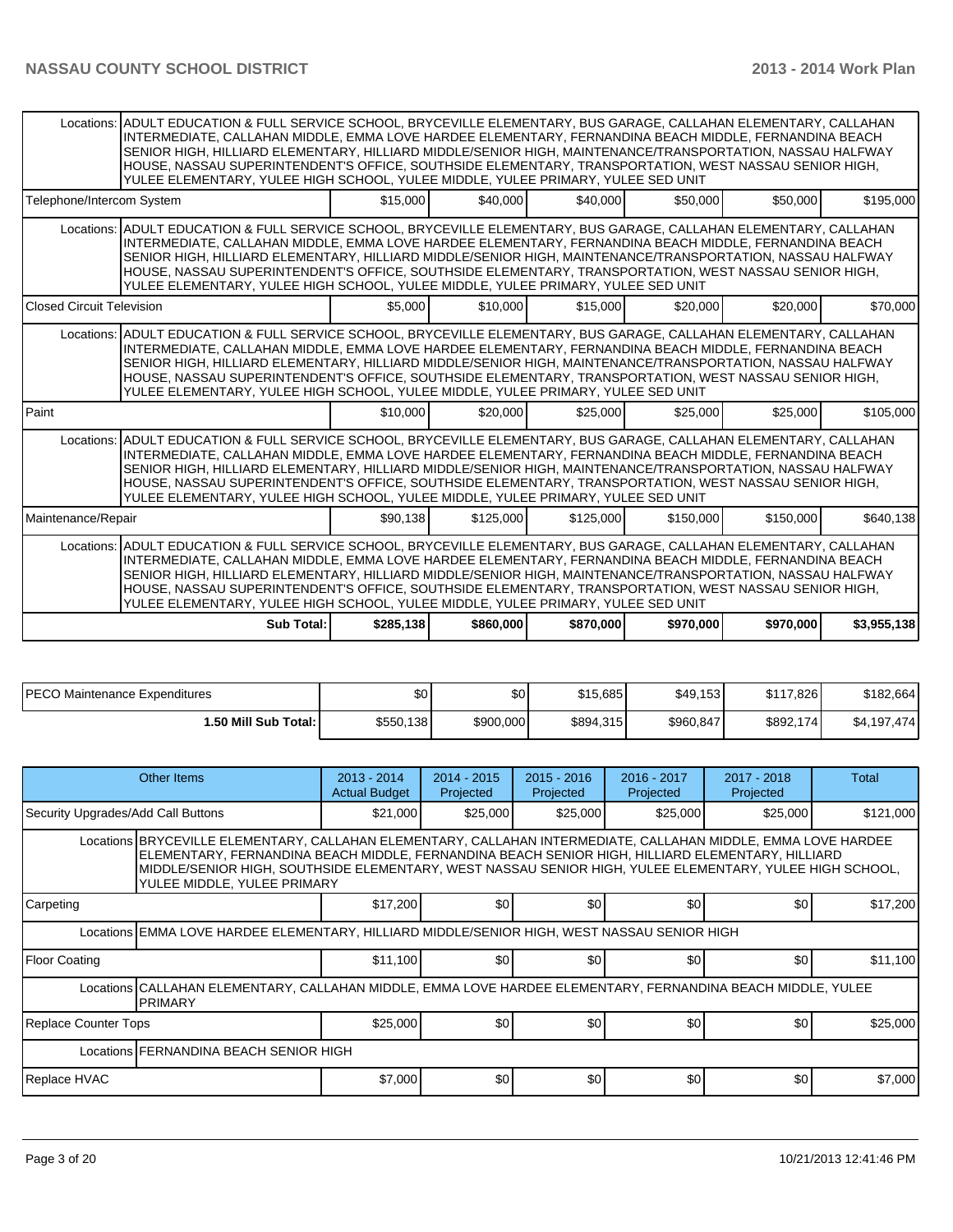|                                    | Locations FERNANDINA BEACH SENIOR HIGH                                                                                                                                                                                                                                                                                                                                                                                                                                                                                               |          |          |          |          |          |          |
|------------------------------------|--------------------------------------------------------------------------------------------------------------------------------------------------------------------------------------------------------------------------------------------------------------------------------------------------------------------------------------------------------------------------------------------------------------------------------------------------------------------------------------------------------------------------------------|----------|----------|----------|----------|----------|----------|
| Repair Operable Walls              |                                                                                                                                                                                                                                                                                                                                                                                                                                                                                                                                      | \$10,500 | \$0      | \$0      | \$0      | \$0      | \$10,500 |
|                                    | Locations ADULT EDUCATION & FULL SERVICE SCHOOL, CALLAHAN ELEMENTARY, FERNANDINA BEACH SENIOR HIGH, HILLIARD<br>ELEMENTARY, HILLIARD MIDDLE/SENIOR HIGH, YULEE ELEMENTARY, YULEE PRIMARY                                                                                                                                                                                                                                                                                                                                             |          |          |          |          |          |          |
| Insulate Backflow Preventer        |                                                                                                                                                                                                                                                                                                                                                                                                                                                                                                                                      | \$15.000 | \$15,000 | \$15,000 | \$15,000 | \$15,000 | \$75,000 |
|                                    | Locations ADULT EDUCATION & FULL SERVICE SCHOOL, BRYCEVILLE ELEMENTARY, BUS GARAGE, CALLAHAN ELEMENTARY, CALLAHAN<br>INTERMEDIATE, CALLAHAN MIDDLE, EMMA LOVE HARDEE ELEMENTARY, FERNANDINA BEACH MIDDLE, FERNANDINA BEACH<br>SENIOR HIGH, HILLIARD ELEMENTARY, HILLIARD MIDDLE/SENIOR HIGH, MAINTENANCE/TRANSPORTATION, NASSAU HALFWAY<br>HOUSE, NASSAU SUPERINTENDENT'S OFFICE, SOUTHSIDE ELEMENTARY, TRANSPORTATION, WEST NASSAU SENIOR HIGH,<br>YULEE ELEMENTARY, YULEE HIGH SCHOOL, YULEE MIDDLE, YULEE PRIMARY, YULEE SED UNIT |          |          |          |          |          |          |
| <b>Add Cork Strips</b>             |                                                                                                                                                                                                                                                                                                                                                                                                                                                                                                                                      | \$500    | \$0      | \$0      | \$0      | \$0      | \$500    |
|                                    | Locations CALLAHAN ELEMENTARY                                                                                                                                                                                                                                                                                                                                                                                                                                                                                                        |          |          |          |          |          |          |
| Replace Band Instrument Storage    |                                                                                                                                                                                                                                                                                                                                                                                                                                                                                                                                      | \$54,000 | \$0      | \$0      | \$0      | \$0      | \$54,000 |
|                                    | Locations HILLIARD MIDDLE/SENIOR HIGH, WEST NASSAU SENIOR HIGH                                                                                                                                                                                                                                                                                                                                                                                                                                                                       |          |          |          |          |          |          |
| Fencing                            |                                                                                                                                                                                                                                                                                                                                                                                                                                                                                                                                      | \$17,000 | \$0      | \$0      | \$0      | \$0      | \$17,000 |
|                                    | Locations YULEE MIDDLE                                                                                                                                                                                                                                                                                                                                                                                                                                                                                                               |          |          |          |          |          |          |
| Add Irrigation to Ball Field       |                                                                                                                                                                                                                                                                                                                                                                                                                                                                                                                                      | \$25,000 | \$0      | \$0      | \$0      | \$0      | \$25,000 |
|                                    | Locations YULEE MIDDLE                                                                                                                                                                                                                                                                                                                                                                                                                                                                                                               |          |          |          |          |          |          |
| Locker Repairs                     |                                                                                                                                                                                                                                                                                                                                                                                                                                                                                                                                      | \$2,500  | \$0      | \$0      | \$0      | \$0      | \$2,500  |
|                                    | Locations YULEE MIDDLE                                                                                                                                                                                                                                                                                                                                                                                                                                                                                                               |          |          |          |          |          |          |
| <b>Gym Concession</b>              |                                                                                                                                                                                                                                                                                                                                                                                                                                                                                                                                      | \$3,000  | \$0      | \$0      | \$0      | \$0      | \$3,000  |
|                                    | Locations CALLAHAN MIDDLE                                                                                                                                                                                                                                                                                                                                                                                                                                                                                                            |          |          |          |          |          |          |
| Paint Doors and Hallways           |                                                                                                                                                                                                                                                                                                                                                                                                                                                                                                                                      | \$5,500  | \$0      | \$0      | \$0      | \$0      | \$5,500  |
|                                    | Locations SOUTHSIDE ELEMENTARY, YULEE HIGH SCHOOL                                                                                                                                                                                                                                                                                                                                                                                                                                                                                    |          |          |          |          |          |          |
| Relamp Gym                         |                                                                                                                                                                                                                                                                                                                                                                                                                                                                                                                                      | \$700    | \$0      | \$0      | \$0      | \$0      | \$700    |
|                                    | Locations YULEE HIGH SCHOOL                                                                                                                                                                                                                                                                                                                                                                                                                                                                                                          |          |          |          |          |          |          |
| Light Bus Drop Off                 |                                                                                                                                                                                                                                                                                                                                                                                                                                                                                                                                      | \$2,000  | \$0      | \$0      | \$0      | \$0      | \$2,000  |
|                                    | Locations YULEE PRIMARY                                                                                                                                                                                                                                                                                                                                                                                                                                                                                                              |          |          |          |          |          |          |
| <b>Accoustical Panels for Band</b> |                                                                                                                                                                                                                                                                                                                                                                                                                                                                                                                                      | \$4,000  | \$0      | \$0      | \$0      | \$0      | \$4,000  |
|                                    | Locations HILLIARD MIDDLE/SENIOR HIGH                                                                                                                                                                                                                                                                                                                                                                                                                                                                                                |          |          |          |          |          |          |
| Replace Flooring                   |                                                                                                                                                                                                                                                                                                                                                                                                                                                                                                                                      | \$3,000  | \$0      | \$0      | \$0      | \$0      | \$3,000  |
|                                    | Locations HILLIARD MIDDLE/SENIOR HIGH                                                                                                                                                                                                                                                                                                                                                                                                                                                                                                |          |          |          |          |          |          |
| Add Covered Work Area              |                                                                                                                                                                                                                                                                                                                                                                                                                                                                                                                                      | \$10,000 | \$0      | \$0      | \$0      | \$0      | \$10,000 |
|                                    | Locations HILLIARD MIDDLE/SENIOR HIGH                                                                                                                                                                                                                                                                                                                                                                                                                                                                                                |          |          |          |          |          |          |
| <b>Add Side Walks</b>              |                                                                                                                                                                                                                                                                                                                                                                                                                                                                                                                                      | \$2,000  | \$0      | \$0      | \$0      | \$0      | \$2,000  |
|                                    | Locations CALLAHAN MIDDLE                                                                                                                                                                                                                                                                                                                                                                                                                                                                                                            |          |          |          |          |          |          |
| <b>Playground Needs</b>            |                                                                                                                                                                                                                                                                                                                                                                                                                                                                                                                                      | \$29,000 | \$0      | \$0      | \$0      | \$0      | \$29,000 |
|                                    | Locations BRYCEVILLE ELEMENTARY                                                                                                                                                                                                                                                                                                                                                                                                                                                                                                      |          |          |          |          |          |          |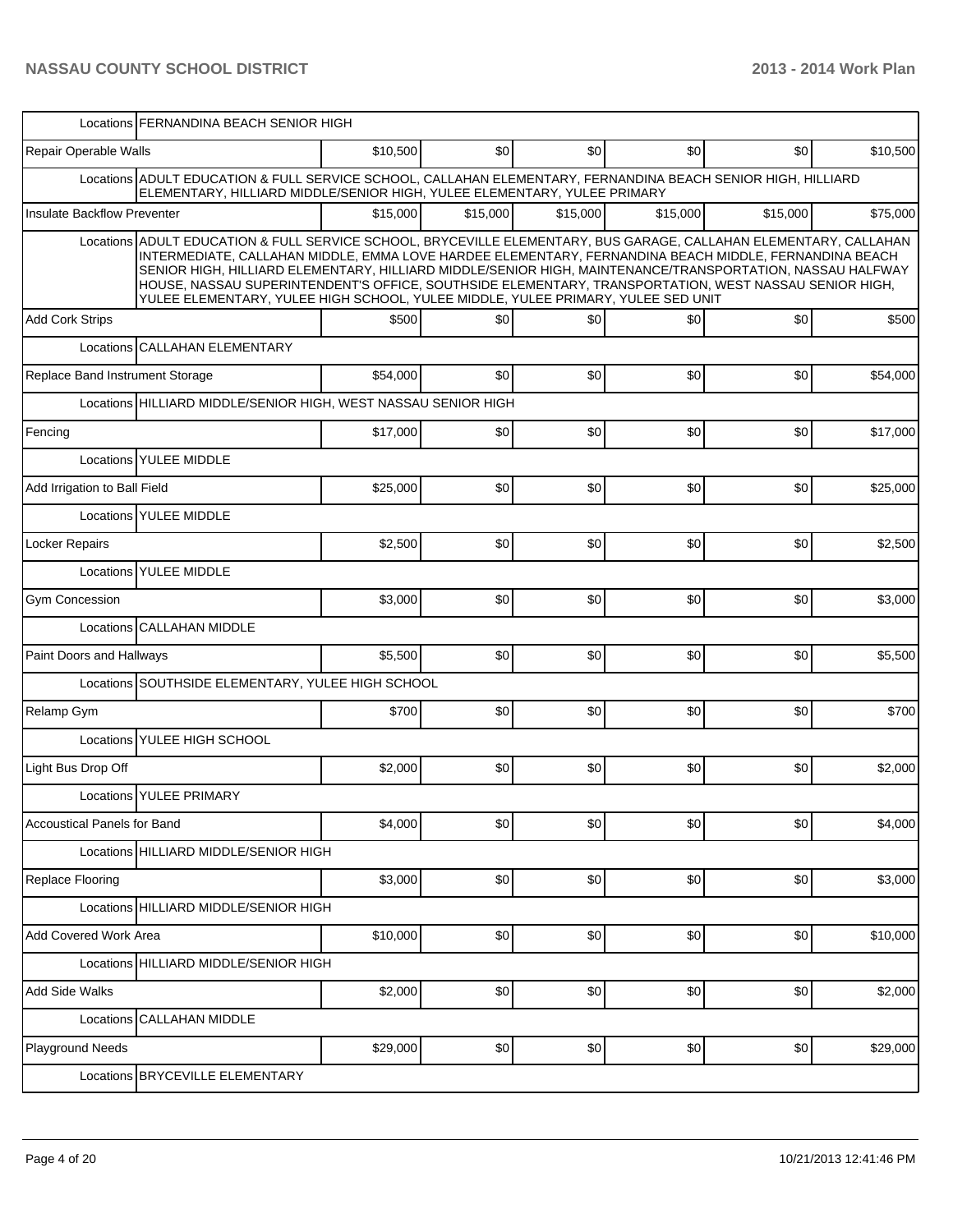| Total: | \$550.138 | \$900,000 | \$910,000 | \$1.010.000 | \$1.010.000 | 420<br>\$4.380.<br>. 138 |
|--------|-----------|-----------|-----------|-------------|-------------|--------------------------|

### **Local 1.50 Mill Expenditure For Maintenance, Repair and Renovation**

Anticipated expenditures expected from local funding sources over the years covered by the current work plan.

| Item                                                         | 2013 - 2014<br><b>Actual Budget</b> | 2014 - 2015<br>Projected | 2015 - 2016<br>Projected | 2016 - 2017<br>Projected | 2017 - 2018<br>Projected | <b>Total</b> |
|--------------------------------------------------------------|-------------------------------------|--------------------------|--------------------------|--------------------------|--------------------------|--------------|
| Remaining Maint and Repair from 1.5 Mills                    | \$550,138                           | \$900,000                | \$894,315                | \$960,847                | \$892,174                | \$4,197,474  |
| Maintenance/Repair Salaries                                  | \$0                                 | \$0                      | \$0                      | \$0                      | \$0                      | \$0          |
| <b>School Bus Purchases</b>                                  | \$1,303,450                         | \$700,000                | \$700,000                | \$700,000                | \$700,000                | \$4,103,450  |
| <b>Other Vehicle Purchases</b>                               | \$110,000                           | \$0                      | \$0                      | \$0                      | \$0                      | \$110,000    |
| Capital Outlay Equipment                                     | \$0                                 | \$0                      | \$0                      | \$0                      | \$0                      | \$0          |
| Rent/Lease Payments                                          | \$20,500                            | \$0                      | \$0                      | \$0                      | \$0                      | \$20,500     |
| <b>COP Debt Service</b>                                      | \$0                                 | \$0                      | \$0                      | \$0                      | \$0                      | \$0          |
| Rent/Lease Relocatables                                      | \$136,200                           | \$124,800                | \$0                      | \$0                      | \$0                      | \$261,000    |
| <b>Environmental Problems</b>                                | \$0                                 | \$0                      | \$0                      | \$0                      | \$0                      | \$0          |
| ls.1011.14 Debt Service                                      | \$0                                 | \$0                      | \$0                      | \$0                      | \$0                      | \$0          |
| Special Facilities Construction Account                      | \$0                                 | \$0                      | \$0                      | \$0                      | \$0                      | \$0          |
| Premiums for Property Casualty Insurance - 1011.71<br>(4a,b) | \$711,000                           | \$780,000                | \$780,000                | \$780,000                | \$780,000                | \$3,831,000  |
| Qualified School Construction Bonds (QSCB)                   | \$0                                 | \$0                      | \$0                      | \$0                      | \$0                      | \$0          |
| Qualified Zone Academy Bonds (QZAB)                          | \$81,224                            | \$82,000                 | \$82,000                 | \$0                      | \$0                      | \$245,224    |
| <b>Local Expenditure Totals:</b>                             | \$2,912,512                         | \$2,586,800              | \$2,456,315              | \$2,440,847              | \$2,372,174              | \$12,768,648 |

# **Revenue**

### **1.50 Mill Revenue Source**

Schedule of Estimated Capital Outlay Revenue from each currently approved source which is estimated to be available for expenditures on the projects included in the tentative district facilities work program. All amounts are NET after considering carryover balances, interest earned, new COP's, 1011.14 and 1011.15 loans, etc. Districts cannot use 1.5-Mill funds for salaries except for those explicitly associated with maintenance/repair projects. (1011.71 (5), F.S.)

| Item                                                                                | Fund | $2013 - 2014$<br><b>Actual Value</b> | $2014 - 2015$<br>Projected | $2015 - 2016$<br>Projected | $2016 - 2017$<br>Projected | $2017 - 2018$<br>Projected | Total            |
|-------------------------------------------------------------------------------------|------|--------------------------------------|----------------------------|----------------------------|----------------------------|----------------------------|------------------|
| (1) Non-exempt property<br>lassessed valuation                                      |      | \$6,688,886,369                      | \$6,845,962,647            | \$7,106,449,094            | \$7,461,811,698            | \$7,925,746,917            | \$36,028,856,725 |
| $(2)$ The Millege projected for<br>discretionary capital outlay per<br>ls.1011.71   |      | 1.40                                 | 1.50                       | 1.50                       | 1.50                       | 1.50                       |                  |
| $(3)$ Full value of the 1.50-Mill<br>discretionary capital outlay per<br>ls.1011.71 |      | \$11,237,329                         | \$11,501,217               | \$11,938,834               | \$12,535,844               | \$13,315,255               | \$60,528,479     |
| $(4)$ Value of the portion of the 1.50<br>I-Mill ACTUALLY levied                    | 370  | \$8,989,863                          | \$9,858,186                | \$10,233,287               | \$10,745,009               | \$11,413,076               | \$51,239,421     |
| $(5)$ Difference of lines (3) and (4)                                               |      | \$2,247,466                          | \$1,643,031                | \$1,705,547                | \$1,790,835                | \$1,902,179                | \$9,289,058      |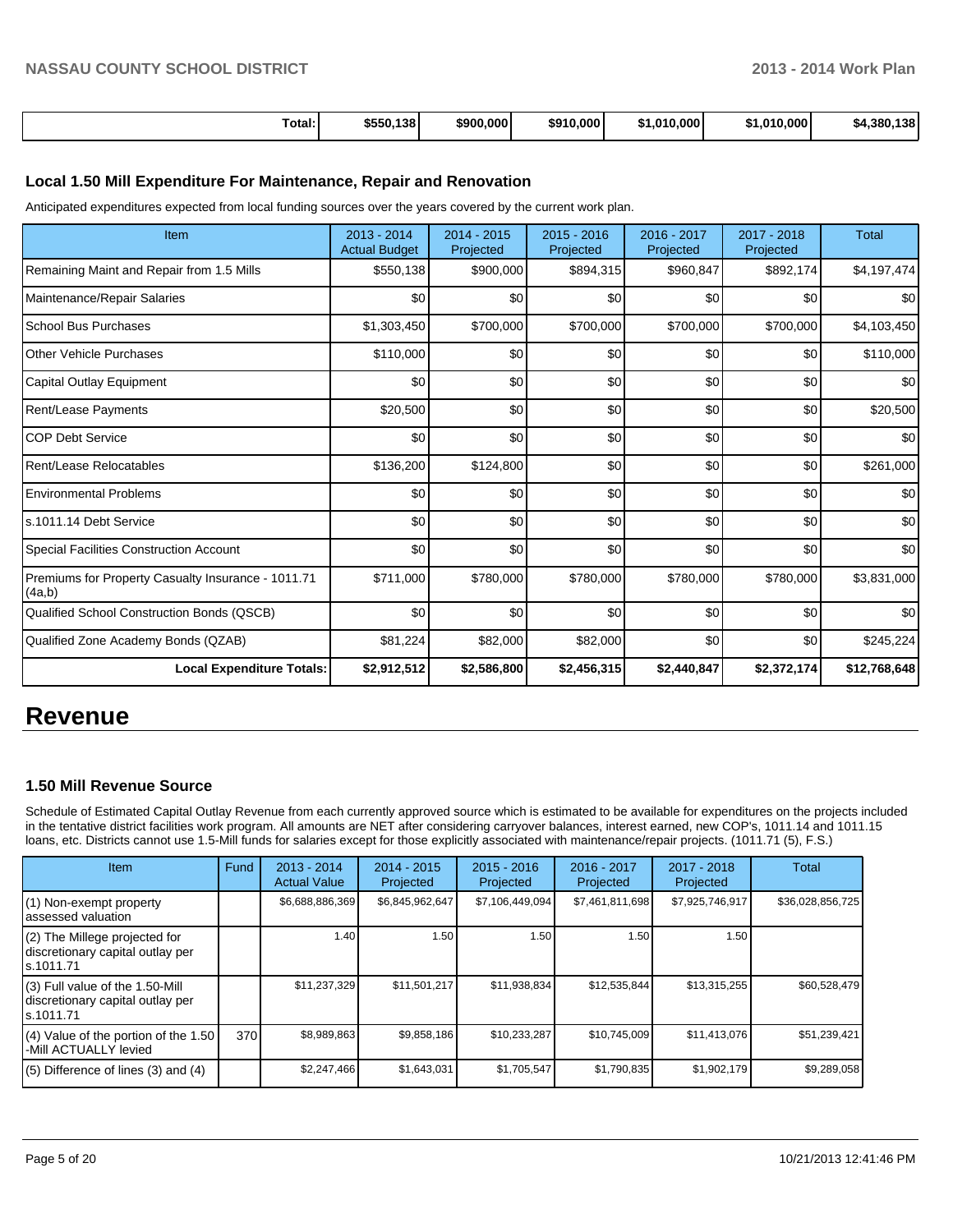### **PECO Revenue Source**

The figure in the row designated "PECO Maintenance" will be subtracted from funds available for new construction because PECO maintenance dollars cannot be used for new construction.

| Item                          | Fund | $2013 - 2014$<br><b>Actual Budget</b> | $2014 - 2015$<br>Projected | $2015 - 2016$<br>Projected | 2016 - 2017<br>Projected | 2017 - 2018<br>Projected | Total            |
|-------------------------------|------|---------------------------------------|----------------------------|----------------------------|--------------------------|--------------------------|------------------|
| PECO New Construction         | 340  | \$0 <sub>1</sub>                      | \$0 <sub>1</sub>           | \$0 <sub>1</sub>           | \$0 <sub>1</sub>         | \$0                      | \$0 <sub>1</sub> |
| PECO Maintenance Expenditures |      | \$0                                   | \$0 <sub>l</sub>           | \$15.685                   | \$49.153                 | \$117.826                | \$182,664        |
|                               |      | \$0                                   | \$O                        | \$15,685                   | \$49.153                 | \$117,826                | \$182,664        |

### **CO & DS Revenue Source**

Revenue from Capital Outlay and Debt Service funds.

| <b>Item</b>                                     | Fund | $2013 - 2014$<br><b>Actual Budget</b> | $2014 - 2015$<br>Projected | $2015 - 2016$<br>Projected | $2016 - 2017$<br>Projected | $2017 - 2018$<br>Projected | Total     |
|-------------------------------------------------|------|---------------------------------------|----------------------------|----------------------------|----------------------------|----------------------------|-----------|
| CO & DS Cash Flow-through<br><b>Distributed</b> | 360  | \$66,441                              | \$66.441                   | \$66,441                   | \$66.441                   | \$66,441                   | \$332,205 |
| CO & DS Interest on<br>Undistributed CO         | 360  | \$3,400                               | \$3,400                    | \$3,400                    | \$3.400                    | \$3,400                    | \$17,000  |
|                                                 |      | \$69,841                              | \$69,841                   | \$69,841                   | \$69.841                   | \$69,841                   | \$349,205 |

### **Fair Share Revenue Source**

All legally binding commitments for proportionate fair-share mitigation for impacts on public school facilities must be included in the 5-year district work program.

Nothing reported for this section.

### **Sales Surtax Referendum**

Specific information about any referendum for a 1-cent or ½-cent surtax referendum during the previous year.

**Did the school district hold a surtax referendum during the past fiscal year 2012 - 2013?**

No

## **Additional Revenue Source**

Any additional revenue sources

| Item                                                                                              | $2013 - 2014$<br><b>Actual Value</b> | $2014 - 2015$<br>Projected | $2015 - 2016$<br>Projected | $2016 - 2017$<br>Projected | 2017 - 2018<br>Projected | Total            |
|---------------------------------------------------------------------------------------------------|--------------------------------------|----------------------------|----------------------------|----------------------------|--------------------------|------------------|
| IProceeds from a s.1011.14/15 F.S. Loans I                                                        | \$0                                  | \$0 <sub>1</sub>           | \$0                        | \$0                        | \$0                      | \$0 <sub>1</sub> |
| District Bonds - Voted local bond<br>referendum proceeds per s.9, Art VII<br>l State Constitution | \$0 <sub>1</sub>                     | \$0 <sub>1</sub>           | \$0                        | \$0 <sub>1</sub>           | \$0                      | \$0 <sub>1</sub> |
| Proceeds from Special Act Bonds                                                                   | \$0                                  | \$0                        | \$0                        | \$0 <sub>0</sub>           | \$0                      | \$0 <sub>1</sub> |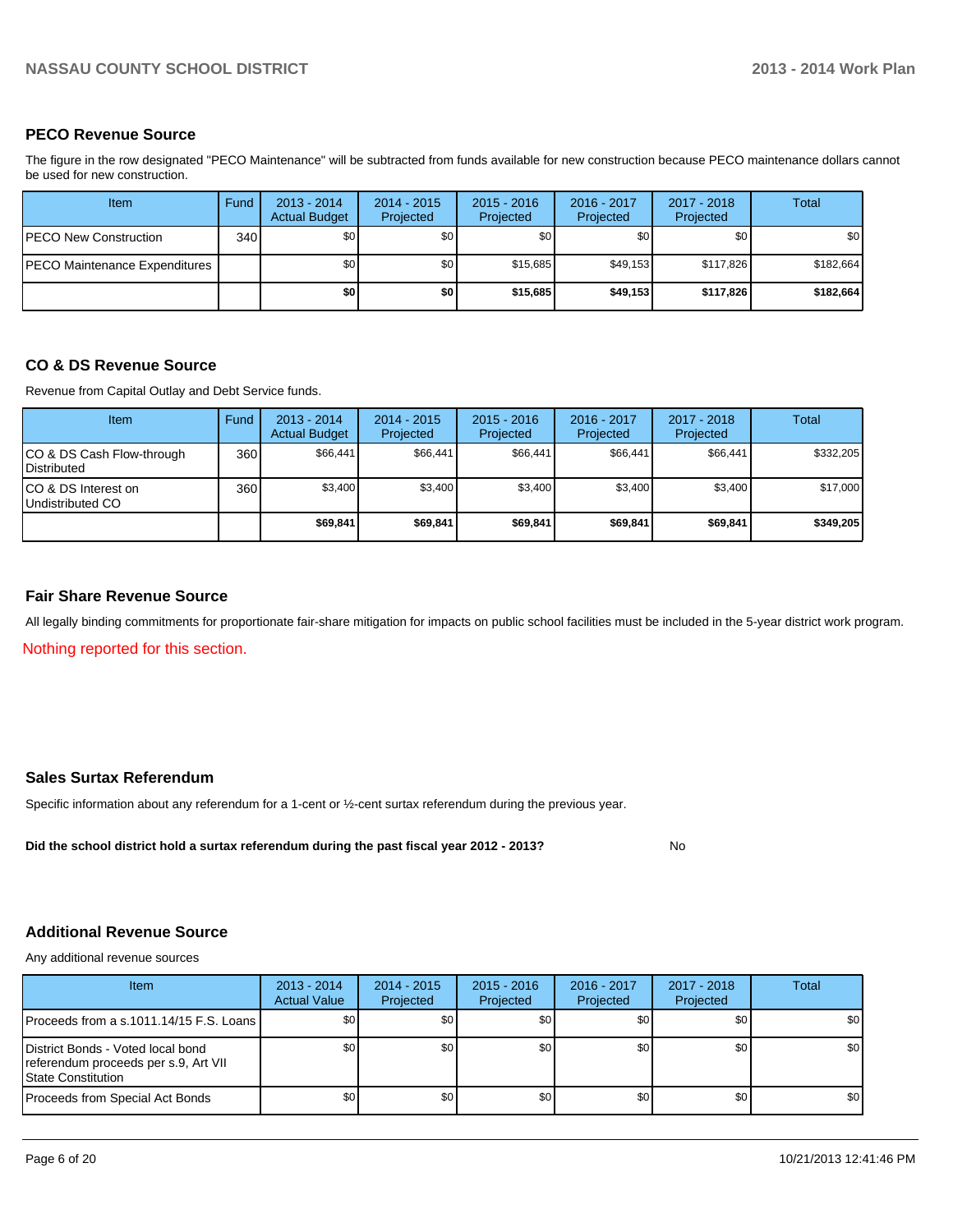| Estimated Revenue from CO & DS Bond<br>Sale                                                                               | \$0          | \$0         | \$0         | \$0         | \$0         | \$0          |
|---------------------------------------------------------------------------------------------------------------------------|--------------|-------------|-------------|-------------|-------------|--------------|
| Proceeds from Voted Capital<br>Improvements millage                                                                       | \$0          | \$0         | \$0         | \$0         | \$0         | \$0          |
| Other Revenue for Other Capital Projects                                                                                  | \$0          | \$0         | \$0         | \$0         | \$0         | \$0          |
| Proceeds from 1/2 cent sales surtax<br>authorized by school board                                                         | \$0          | \$0         | \$0         | \$0         | \$0         | \$0          |
| Proceeds from local governmental<br>infrastructure sales surtax                                                           | \$0          | \$0         | \$0         | \$0         | \$0         | \$0          |
| Proceeds from Certificates of<br>Participation (COP's) Sale                                                               | \$0          | \$0         | \$0         | \$0         | \$0         | \$0          |
| Classrooms First Bond proceeds amount<br>authorized in FY 1997-98                                                         | \$0          | \$0         | \$0         | \$0         | \$0         | \$0          |
| <b>Classrooms for Kids</b>                                                                                                | \$0          | \$0         | \$0         | \$0         | \$0         | \$0          |
| <b>District Equity Recognition</b>                                                                                        | \$0          | \$0         | \$0         | \$0         | \$0         | \$0          |
| <b>Federal Grants</b>                                                                                                     | \$0          | \$0         | \$0         | \$0         | \$0         | \$0          |
| Proportionate share mitigation (actual<br>cash revenue only, not in kind donations)                                       | \$0          | \$0         | \$0         | \$0         | \$0         | \$0          |
| Impact fees received                                                                                                      | \$1,215,000  | \$1,300,000 | \$1,500,000 | \$1,800,000 | \$2,000,000 | \$7,815,000  |
| Private donations                                                                                                         | \$0          | \$0         | \$0         | \$0         | \$0         | \$0          |
| Grants from local governments or not-for-<br>profit organizations                                                         | \$0          | \$0         | \$0         | \$0         | \$0         | \$0          |
| Interest, Including Profit On Investment                                                                                  | \$0          | \$0         | \$0         | \$0         | \$0         | \$0          |
| Revenue from Bonds pledging proceeds<br>from 1 cent or 1/2 cent Sales Surtax                                              | \$0          | \$0         | \$0         | \$0         | \$0         | \$0          |
| <b>Total Fund Balance Carried Forward</b>                                                                                 | \$34,782,946 | \$0         | \$0         | \$0         | \$0         | \$34,782,946 |
| General Capital Outlay Obligated Fund<br><b>Balance Carried Forward From Total</b><br><b>Fund Balance Carried Forward</b> | \$0          | \$0         | \$0         | \$0         | \$0         | \$0          |
| <b>Special Facilities Construction Account</b>                                                                            | \$0          | \$0         | \$0         | \$0         | \$0         | \$0          |
| One Cent - 1/2 Cent Sales Surtax Debt<br>Service From Total Fund Balance Carried<br>Forward                               | \$0          | \$0         | \$0         | \$0         | \$0         | \$0          |
| Capital Outlay Projects Funds Balance<br><b>Carried Forward From Total Fund</b><br><b>Balance Carried Forward</b>         | \$0          | \$0         | \$0         | \$0         | \$0         | \$0          |
| <b>Subtotal</b>                                                                                                           | \$35,997,946 | \$1,300,000 | \$1,500,000 | \$1,800,000 | \$2,000,000 | \$42,597,946 |

# **Total Revenue Summary**

| <b>Item Name</b>                                                | $2013 - 2014$<br><b>Budget</b> | $2014 - 2015$<br>Projected | $2015 - 2016$<br>Projected | 2016 - 2017<br>Projected | $2017 - 2018$<br>Projected | <b>Five Year Total</b> |
|-----------------------------------------------------------------|--------------------------------|----------------------------|----------------------------|--------------------------|----------------------------|------------------------|
| Local 1.5 Mill Discretionary Capital Outlay<br><b>I</b> Revenue | \$8,989,863                    | \$9,858,186                | \$10,233,287               | \$10.745.009             | \$11.413.076               | \$51,239,421           |
| IPECO and 1.5 Mill Maint and Other 1.5<br>Mill Expenditures     | (\$2,912,512)                  | (\$2,586,800)              | (\$2,456,315)              | (S2, 440, 847)           | (S2, 372, 174)             | (\$12,768,648)         |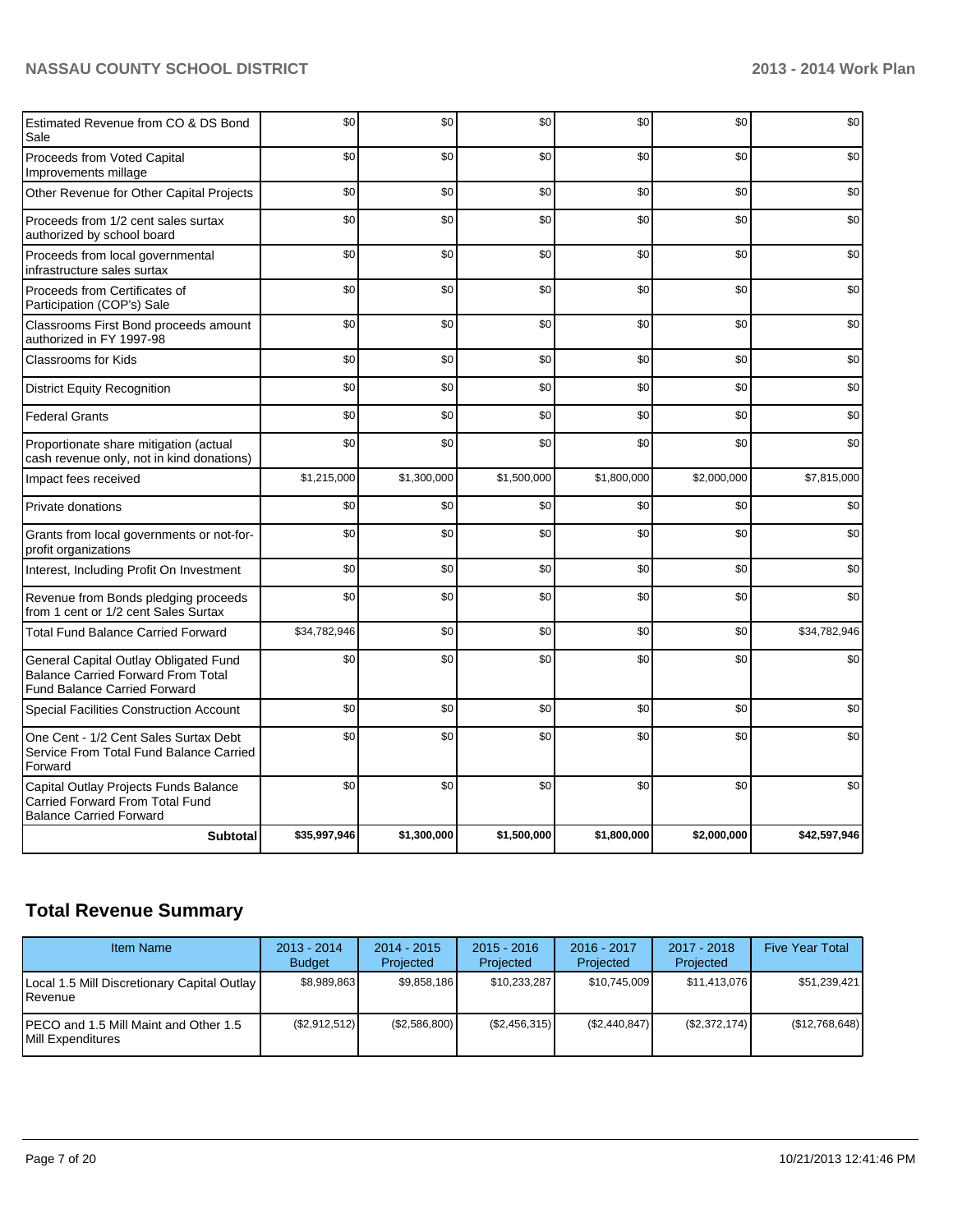| IPECO Maintenance Revenue                       | \$0                          | \$0                      | \$15,685                   | \$49,153                 | \$117,826                | \$182,664              |
|-------------------------------------------------|------------------------------|--------------------------|----------------------------|--------------------------|--------------------------|------------------------|
| Available 1.50 Mill for New l<br>  Construction | \$6,077,351                  | \$7,271,386              | \$7,776,972                | \$8,304,162              | \$9,040,902              | \$38,470,773           |
| <b>Item Name</b>                                | 2013 - 2014<br><b>Budget</b> | 2014 - 2015<br>Projected | $2015 - 2016$<br>Projected | 2016 - 2017<br>Projected | 2017 - 2018<br>Projected | <b>Five Year Total</b> |
| ICO & DS Revenue                                | \$69,841                     | \$69,841                 | \$69,841                   | \$69,841                 | \$69,841                 | \$349,205              |
| <b>IPECO New Construction Revenue</b>           | \$0                          | \$0                      | \$0                        | \$0                      | \$0                      | \$0                    |
| Other/Additional Revenue                        | \$35,997,946                 | \$1,300,000              | \$1,500,000                | \$1,800,000              | \$2,000,000              | \$42,597,946           |
| <b>Total Additional Revenuel</b>                | \$36,067,787                 | \$1,369,841              | \$1,569,841                | \$1,869,841              | \$2,069,841              | \$42,947,151           |
| <b>Total Available Revenue</b>                  | \$42,145,138                 | \$8,641,227              | \$9,346,813                | \$10,174,003             | \$11,110,743             | \$81,417,924           |

# **Project Schedules**

## **Capacity Project Schedules**

A schedule of capital outlay projects necessary to ensure the availability of satisfactory classrooms for the projected student enrollment in K-12 programs.

| <b>Project Description</b>                                                   | Location                                               |                          | 2013 - 2014 | $2014 - 2015$ | $2015 - 2016$ | 2016 - 2017 | 2017 - 2018 | <b>Total</b>    | Funded |
|------------------------------------------------------------------------------|--------------------------------------------------------|--------------------------|-------------|---------------|---------------|-------------|-------------|-----------------|--------|
| <b>ESE Suite</b>                                                             | <b>BRYCEVILLE</b><br><b>ELEMENTARY</b>                 | Planned<br>Cost:         | \$0         | \$0           | \$0           | \$0         | \$1,600,000 | \$1,600,000 Yes |        |
|                                                                              |                                                        | <b>Student Stations:</b> | $\mathbf 0$ | 0             | $\Omega$      | $\Omega$    | 25          | 25              |        |
|                                                                              |                                                        | <b>Total Classrooms:</b> | $\mathbf 0$ | 0             | $\mathbf 0$   | $\Omega$    | 3           | 3               |        |
|                                                                              | Gross Sq Ft:                                           |                          | $\mathbf 0$ | 0             | $\mathbf 0$   | 0           | 2,400       | 2,400           |        |
| Six Classroom<br><b>Classroom Addition</b>                                   | <b>EMMA LOVE</b><br><b>HARDEE</b><br><b>ELEMENTARY</b> | Planned<br>Cost:         | \$2,060,000 | \$0           | \$0           | \$0         | \$0         | \$2,060,000 Yes |        |
|                                                                              | <b>Student Stations:</b>                               |                          | 97          | $\Omega$      | $\mathbf 0$   | $\Omega$    | $\mathbf 0$ | 97              |        |
|                                                                              |                                                        | <b>Total Classrooms:</b> | 6           | 0             | $\Omega$      | $\Omega$    | $\Omega$    | 6               |        |
|                                                                              |                                                        | Gross Sq Ft:             | 8,873       | 0             | $\Omega$      | $\Omega$    | $\Omega$    | 8,873           |        |
| 2 Classrooms, 2 ESE WEST NASSAU<br>Part-Time,1 ESE Full SENIOR HIGH<br>-Time |                                                        | Planned<br>Cost:         | \$0         | \$0           | \$0           | \$1,500,000 | \$0         | \$1,500,000 Yes |        |
|                                                                              |                                                        | <b>Student Stations:</b> | $\mathbf 0$ | 0             | $\mathbf 0$   | 90          | $\Omega$    | 90              |        |
|                                                                              |                                                        | <b>Total Classrooms:</b> | 0           | 0             | 0             | 5           | $\Omega$    | 5               |        |
|                                                                              |                                                        | Gross Sq Ft:             | $\mathbf 0$ | $\mathbf 0$   | $\mathbf 0$   | 5,715       | 0           | 5,715           |        |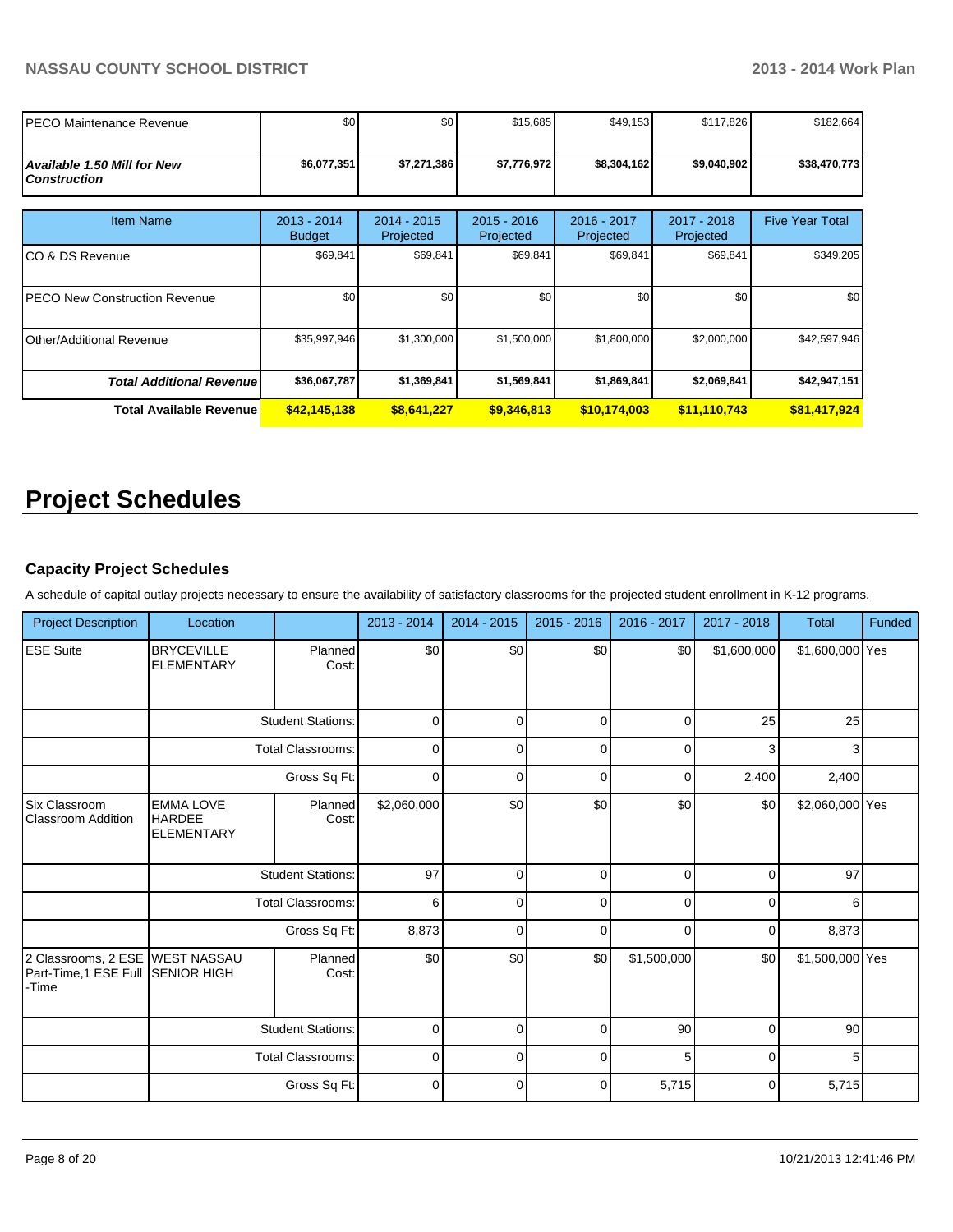| Remodeling/New<br>Construction BLDG<br>01, 13 Classrooms.                                 | CALLAHAN<br><b>ELEMENTARY</b>                                        | Planned<br>Cost:         | \$0            | \$0            | \$5,000,000    | \$0            | \$0         | \$5,000,000 Yes |  |
|-------------------------------------------------------------------------------------------|----------------------------------------------------------------------|--------------------------|----------------|----------------|----------------|----------------|-------------|-----------------|--|
|                                                                                           |                                                                      | <b>Student Stations:</b> | $\mathbf 0$    | $\mathbf 0$    | 249            | $\mathbf 0$    | $\mathbf 0$ | 249             |  |
|                                                                                           |                                                                      | Total Classrooms:        | $\mathbf 0$    | $\mathbf 0$    | 13             | $\mathbf 0$    | $\mathbf 0$ | 13              |  |
|                                                                                           |                                                                      | Gross Sq Ft:             | $\mathbf 0$    | $\mathbf 0$    | 21,339         | $\mathbf 0$    | $\pmb{0}$   | 21,339          |  |
| 2 Intermediate<br>Classrooms, 1 ESE<br>Part-Time, 1 ESE<br>Resourse                       | CALLAHAN<br><b>INTERMEDIATE</b>                                      | Planned<br>Cost:         | \$0            | \$0            | \$2,200,000    | \$0            | \$0         | \$2,200,000 Yes |  |
|                                                                                           |                                                                      | <b>Student Stations:</b> | $\mathbf 0$    | $\mathbf 0$    | 51             | $\mathbf 0$    | $\mathbf 0$ | 51              |  |
|                                                                                           |                                                                      | Total Classrooms:        | $\mathbf 0$    | $\mathbf 0$    | $\overline{4}$ | $\mathbf 0$    | $\mathbf 0$ | 4               |  |
|                                                                                           |                                                                      | Gross Sq Ft:             | $\mathbf 0$    | $\mathbf 0$    | 4,961          | $\mathbf 0$    | $\mathbf 0$ | 4,961           |  |
| Five<br>Intermediate/Middle<br>Classrooms, One<br>ESE Part Time,<br>Demo BLDGs 02 &<br>07 | <b>HILLIARD</b><br>MIDDLE/SENIOR<br><b>HIGH</b>                      | Planned<br>Cost:         | \$3,418,889    | \$0            | \$0            | \$0            | \$0         | \$3,418,889 Yes |  |
|                                                                                           | <b>Student Stations:</b><br><b>Total Classrooms:</b><br>Gross Sq Ft: |                          | 35             | $\mathbf 0$    | $\mathbf 0$    | $\mathbf 0$    | $\mathbf 0$ | 35              |  |
|                                                                                           |                                                                      |                          | $\overline{2}$ | $\mathbf 0$    | $\mathbf 0$    | $\mathbf 0$    | $\mathbf 0$ | $\overline{2}$  |  |
|                                                                                           |                                                                      |                          | 7,500          | $\mathbf 0$    | $\mathbf 0$    | $\mathbf 0$    | $\mathbf 0$ | 7,500           |  |
| New Art, Music Lab                                                                        | <b>BRYCEVILLE</b><br><b>ELEMENTARY</b>                               | Planned<br>Cost:         | \$0            | \$0            | \$0            | \$460,000      | \$0         | \$460,000 Yes   |  |
|                                                                                           |                                                                      | <b>Student Stations:</b> | 0              | $\mathbf 0$    | $\mathbf 0$    | 36             | 0           | 36              |  |
|                                                                                           |                                                                      | <b>Total Classrooms:</b> | 0              | 0              | $\mathbf 0$    | $\overline{c}$ | 0           | $\overline{c}$  |  |
|                                                                                           |                                                                      | Gross Sq Ft:             | 0              | 0              | $\mathbf 0$    | 3,000          | 0           | 3,000           |  |
| 6 Middle School<br>Clasrooms, 1 Unit<br><b>ESE Full Time.</b>                             | <b>CALLAHAN MIDDLE</b>                                               | Planned<br>Cost:         | \$0            | \$2,800,000    | \$0            | \$0            | \$0         | \$2,800,000 Yes |  |
|                                                                                           |                                                                      | <b>Student Stations:</b> | $\mathbf 0$    | 154            | $\mathbf 0$    | $\mathbf 0$    | $\pmb{0}$   | 154             |  |
|                                                                                           |                                                                      | Total Classrooms:        | $\mathbf 0$    | $\overline{7}$ | $\mathbf 0$    | $\mathbf 0$    | 0           | $\overline{7}$  |  |
|                                                                                           |                                                                      | Gross Sq Ft:             | $\mathbf 0$    | 9,000          | $\mathbf 0$    | $\mathbf 0$    | $\pmb{0}$   | 9,000           |  |
| Four Classroom<br>Addidion                                                                | SOUTHSIDE<br><b>ELEMENTARY</b>                                       | Planned<br>Cost:         | \$1,524,500    | \$0            | \$0            | \$0            | \$0         | \$1,524,500 Yes |  |
|                                                                                           |                                                                      | <b>Student Stations:</b> | 72             | $\pmb{0}$      | $\pmb{0}$      | $\mathbf 0$    | 0           | 72              |  |
|                                                                                           |                                                                      | Total Classrooms:        | 4              | $\pmb{0}$      | $\pmb{0}$      | $\pmb{0}$      | 0           | 4               |  |
|                                                                                           |                                                                      | Gross Sq Ft:             | 4,328          | $\pmb{0}$      | $\pmb{0}$      | $\pmb{0}$      | 0           | 4,328           |  |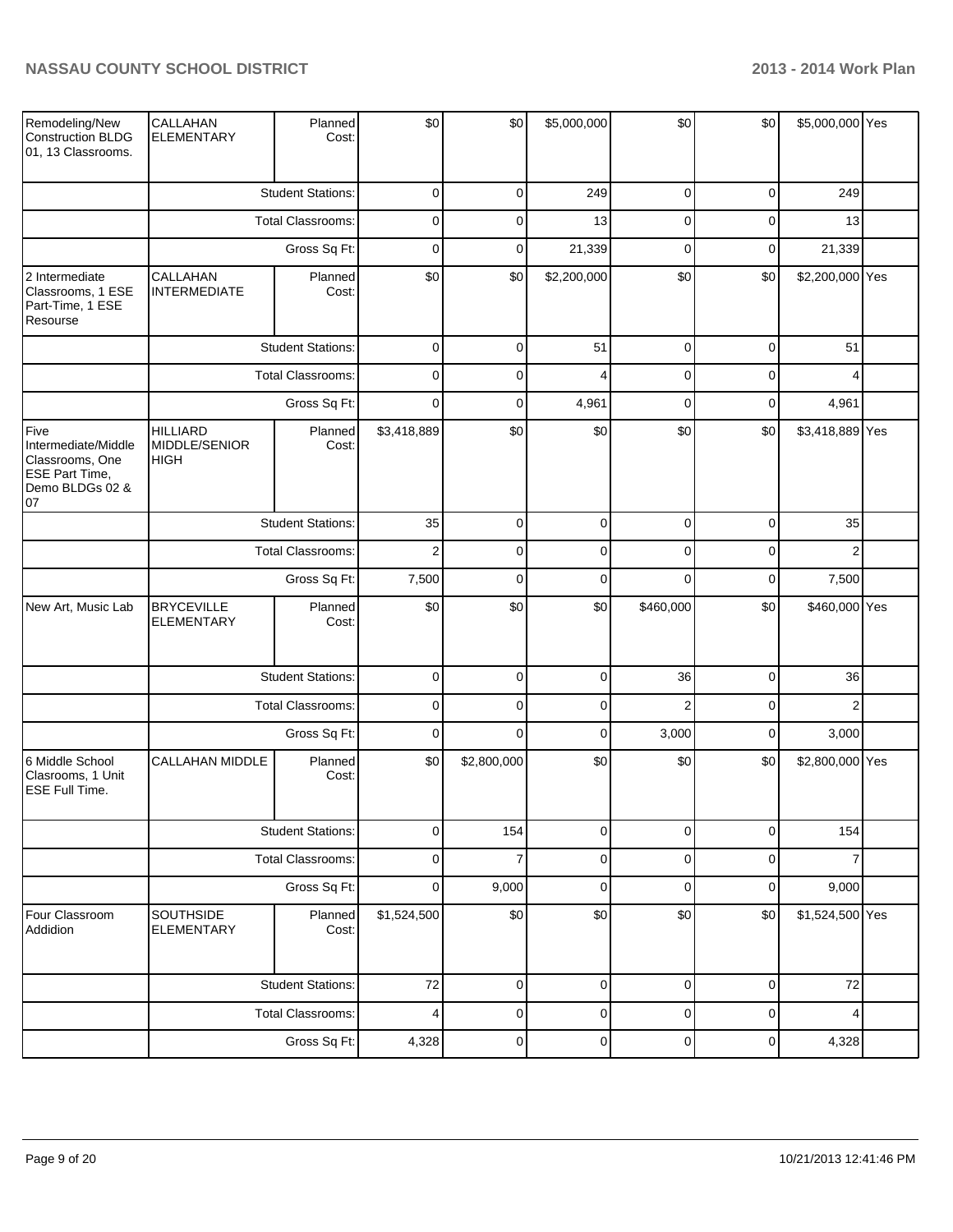| <b>Planned Cost:</b>       | \$7,003,389 | \$2,800,000 | \$7,200,000 | \$1,960,000 | \$1,600,000     | \$20,563,389 |
|----------------------------|-------------|-------------|-------------|-------------|-----------------|--------------|
| <b>Student Stations: I</b> | 204         | 154         | 300         | 126         | 25 <sub>1</sub> | 809          |
| <b>Total Classrooms: I</b> | 12          |             |             |             |                 | 46           |
| Gross Sq Ft:               | 20,701      | 9,000       | 26,300      | 8,715       | 2,400           | 67,116       |

# **Other Project Schedules**

Major renovations, remodeling, and additions of capital outlay projects that do not add capacity to schools.

| <b>Project Description</b>                                     | Location                                           | $2013 - 2014$<br><b>Actual Budget</b> | 2014 - 2015<br>Projected | $2015 - 2016$<br>Projected | 2016 - 2017<br>Projected | 2017 - 2018<br>Projected | Total            | Funded |
|----------------------------------------------------------------|----------------------------------------------------|---------------------------------------|--------------------------|----------------------------|--------------------------|--------------------------|------------------|--------|
| School Renovations and<br>Remodeling                           | <b>FERNANDINA BEACH</b><br><b>MIDDLE</b>           | \$997,000                             | \$0                      | \$0                        | \$0                      | \$0                      | \$997,000 Yes    |        |
| District Wide Technology<br>Additions, Upgrades and<br>Refresh | Location not specified                             | \$1,065,503                           | \$3,800,000              | \$3,800,000                | \$3,800,000              | \$0                      | \$12,465,503 Yes |        |
| <b>District Wide Electrical</b><br>Upgrades                    | Location not specified                             | \$647,120                             | \$150,000                | \$150,000                  | \$150,000                | \$0                      | \$1,097,120 Yes  |        |
| <b>District Wide Land Purchases</b>                            | Location not specified                             | \$3,000,153                           | \$1,500,000              | \$1,500,000                | \$1,500,000              | \$0                      | \$7,500,153 Yes  |        |
| <b>District Office Renovations</b>                             | <b>NASSAU</b><br>SUPERINTENDENT'S<br><b>OFFICE</b> | \$966,320                             | \$0                      | \$0                        | \$0                      | \$0                      | \$966,320 Yes    |        |
| <b>Playground Equipment County</b><br>Wide                     | Location not specified                             | \$49,943                              | \$25,000                 | \$25,000                   | \$25,000                 | \$0                      | \$124,943 Yes    |        |
| Renovate/Remodel Building 22<br>for transportation.            | FERNANDINA BEACH<br><b>SENIOR HIGH</b>             | \$1,100,000                           | \$0                      | \$0                        | \$0                      | \$0                      | \$1,100,000 Yes  |        |
| <b>Library Equipment County</b><br>Wide.                       | Location not specified                             | \$16,229                              | \$30,000                 | \$30,000                   | \$30,000                 | \$0                      | \$106,229 Yes    |        |
| Costs to Set up Portables                                      | Location not specified                             | \$56,824                              | \$40,000                 | \$40,000                   | \$40,000                 | \$0                      | \$176,824 Yes    |        |
| New Elementary School, Yulee<br>Area                           | Location not specified                             | \$20,035,591                          | \$0                      | \$0                        | \$0                      | \$0                      | \$20,035,591 Yes |        |
| District wide Fencing                                          | Location not specified                             | \$40,000                              | \$40,000                 | \$40,000                   | \$40,000                 | \$0                      | \$160,000 Yes    |        |
| Install Generator at Facilities<br>and Transportaion Office.   | MAINTENANCE/TRANSP<br><b>ORTATION</b>              | \$200,000                             | \$0                      | \$0                        | \$0                      | \$0                      | \$200,000 Yes    |        |
| <b>Add Walkway Covers</b>                                      | YULEE MIDDLE                                       | \$200,000                             | \$0                      | \$0                        | \$0                      | \$0                      | \$200,000 Yes    |        |
| Raze (demo) Bldg 04                                            | YULEE SED UNIT                                     | \$22,500                              | \$0                      | \$0                        | \$0                      | \$0                      | \$22,500 Yes     |        |
| Locker Room, Group Toilet<br>Improvements, Gym HVAC            | FERNANDINA BEACH<br><b>MIDDLE</b>                  | \$2,406,001                           | \$0                      | \$0                        | \$0                      | \$0                      | \$2,406,001 Yes  |        |
| Add Air-conditioning to the<br>Gym                             | YULEE HIGH SCHOOL                                  | \$386,933                             | \$0                      | \$0                        | \$0                      | \$0                      | \$386,933 Yes    |        |
| Relocate the NOC from District<br>Office                       | YULEE HIGH SCHOOL                                  | \$50,000                              | \$0                      | \$0                        | \$0                      | \$0                      | \$50,000 Yes     |        |
| Classroom Furniture/Custodial<br>Equipment                     | Location not specified                             | \$79,109                              | \$0                      | \$0                        | \$0                      | \$0                      | \$79,109 Yes     |        |
| Additions and Remodeling                                       | <b>SOUTHSIDE</b><br><b>ELEMENTARY</b>              | \$223,282                             | \$0                      | \$0                        | \$0                      | \$0                      | \$223,282 Yes    |        |
| <b>Energy Consrvation Projects</b>                             | Location not specified                             | \$40,910                              | \$45,000                 | \$45,000                   | \$45,000                 | \$0                      | \$175,910 Yes    |        |
| <b>PE Expansion</b>                                            | <b>CALLAHAN MIDDLE</b>                             | \$100,000                             | \$0                      | \$0                        | \$0                      | \$0                      | \$100,000 Yes    |        |
| Cafe Floor Replacement                                         | <b>FERNANDINA BEACH</b><br><b>SENIOR HIGH</b>      | \$15,000                              | \$0                      | \$0                        | \$0                      | \$0                      | \$15,000 Yes     |        |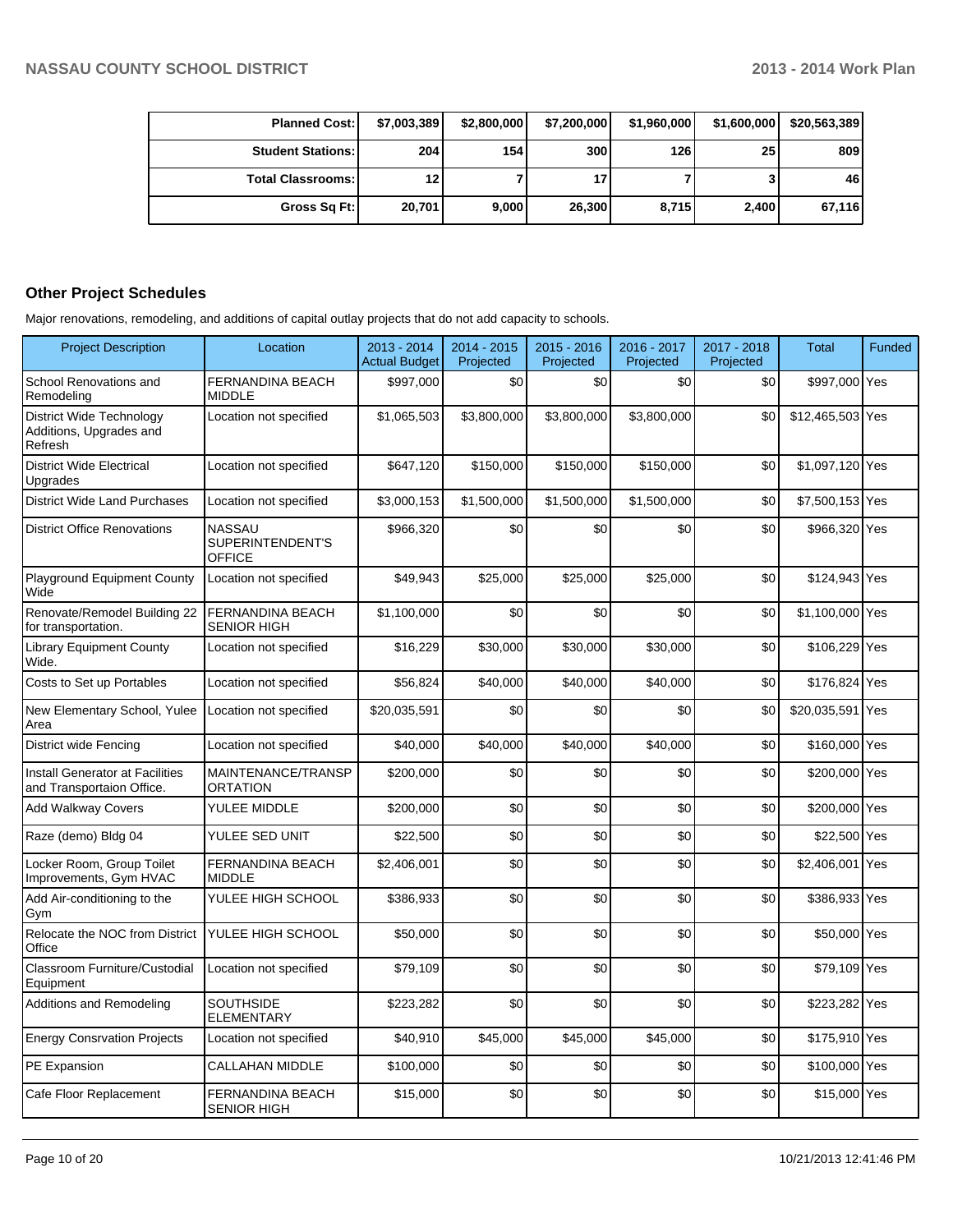|                                                  |                                          | \$32,273,418 | \$5,630,000 | \$5,630,000 | \$5,630,000 | \$0 | \$49,163,418  |  |
|--------------------------------------------------|------------------------------------------|--------------|-------------|-------------|-------------|-----|---------------|--|
| Parking Improvements                             | Location not specified                   | \$200,000    | \$0         | \$0         | \$0         | \$0 | \$200,000 Yes |  |
| Up-date Enterprise<br>Software/Work Order System | MAINTENANCE/TRANSP<br><b>ORTATION</b>    | \$45,000     | \$0         | \$0         | \$0         | \$0 | \$45,000 Yes  |  |
| Chiller Replacement                              | <b>FERNANDINA BEACH</b><br><b>MIDDLE</b> | \$150,000    | \$0         | \$0         | \$0         | \$0 | \$150,000 Yes |  |
| Chiller Replacement                              | YULEE MIDDLE                             | \$150,000    | \$0         | \$0         | \$0         | \$0 | \$150,000 Yes |  |
| HVAC Piping Replacement                          | ICALLAHAN MIDDLE                         | \$30,000     | \$0         | \$0         | \$0         | \$0 | \$30,000 Yes  |  |

# **Additional Project Schedules**

Any projects that are not identified in the last approved educational plant survey.

Nothing reported for this section.

### **Non Funded Growth Management Project Schedules**

Schedule indicating which projects, due to planned development, that CANNOT be funded from current revenues projected over the next five years.

Nothing reported for this section.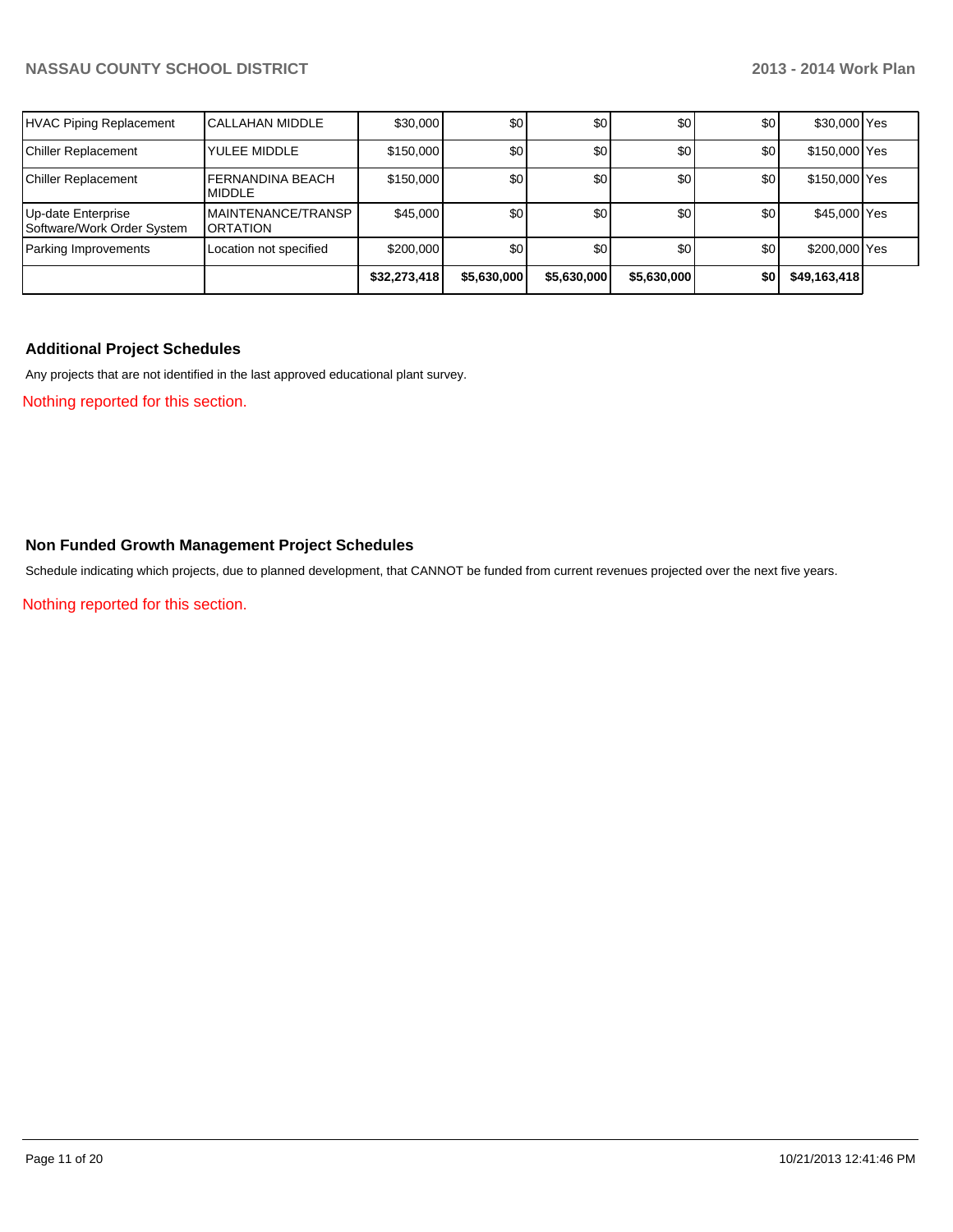# **Tracking**

# **Capacity Tracking**

| Location                                      | $2013 -$<br>2014 Satis.<br>Stu. Sta. | Actual<br>$2013 -$<br><b>2014 FISH</b><br>Capacity | Actual<br>$2012 -$<br>2013<br><b>COFTE</b> | # Class<br>Rooms | Actual<br>Average<br>$2013 -$<br>2014 Class<br><b>Size</b> | Actual<br>$2013 -$<br>2014<br><b>Utilization</b> | <b>New</b><br>Stu.<br>Capacity | <b>New</b><br>Rooms to<br>be<br>Added/Re<br>moved | Projected<br>$2017 -$<br>2018<br><b>COFTE</b> | Projected<br>$2017 -$<br>2018<br><b>Utilization</b> | Projected<br>$2017 -$<br>2018 Class<br><b>Size</b> |
|-----------------------------------------------|--------------------------------------|----------------------------------------------------|--------------------------------------------|------------------|------------------------------------------------------------|--------------------------------------------------|--------------------------------|---------------------------------------------------|-----------------------------------------------|-----------------------------------------------------|----------------------------------------------------|
| <b>FERNANDINA BEACH</b><br><b>MIDDLE</b>      | 795                                  | 715                                                | 647                                        | 36               | 18                                                         | 90.00 %                                          | $\Omega$                       | $\Omega$                                          | 619                                           | 87.00 %                                             | 17                                                 |
| <b>SOUTHSIDE</b><br><b>ELEMENTARY</b>         | 687                                  | 687                                                | 612                                        | 37               | 17                                                         | 89.00 %                                          | 72                             | $\overline{4}$                                    | 591                                           | 78.00%                                              | 14                                                 |
| <b>EMMA LOVE HARDEE</b><br><b>ELEMENTARY</b>  | 710                                  | 710                                                | 582                                        | 36               | 16                                                         | 82.00 %                                          | 97                             | 6                                                 | 580                                           | 72.00 %                                             | 14                                                 |
| YULEE ELEMENTARY                              | 770                                  | 770                                                | 782                                        | 42               | 19                                                         | 102.00%                                          | $\Omega$                       | $\overline{0}$                                    | 808                                           | 105.00%                                             | 19                                                 |
| YULEE SED UNIT                                | 57                                   | 57                                                 | 24                                         | 5                | 5 <sup>1</sup>                                             | 43.00 %                                          | $\Omega$                       | $\Omega$                                          | 5                                             | 9.00%                                               | $\mathbf{1}$                                       |
| CALLAHAN<br><b>ELEMENTARY</b>                 | 695                                  | 695                                                | 586                                        | 37               | 16                                                         | 84.00 %                                          | $\Omega$                       | $\Omega$                                          | 636                                           | 92.00%                                              | 17                                                 |
| YULEE PRIMARY                                 | 878                                  | 878                                                | 817                                        | 50               | 16                                                         | 93.00 %                                          | $\Omega$                       | $\Omega$                                          | 883                                           | 101.00%                                             | 18                                                 |
| <b>FERNANDINA BEACH</b><br><b>SENIOR HIGH</b> | 1,255                                | 1,129                                              | 834                                        | 55               | 15                                                         | 74.00 %                                          | 0                              | $\Omega$                                          | 779                                           | 69.00 %                                             | 14                                                 |
| YULEE MIDDLE                                  | 1,026                                | 923                                                | 888                                        | 45               | 20 <sup>1</sup>                                            | 96.00 %                                          | $\Omega$                       | $\Omega$                                          | 891                                           | 97.00%                                              | 20                                                 |
| YULEE HIGH SCHOOL                             | 1,246                                | 1,121                                              | 1,014                                      | 52               | 19                                                         | 90.00 %                                          | $\overline{0}$                 | $\mathbf 0$                                       | 996                                           | 89.00 %                                             | 19                                                 |
| <b>CALLAHAN MIDDLE</b>                        | 871                                  | 783                                                | 785                                        | 39               | 20                                                         | 100.00%                                          | $\Omega$                       | $\Omega$                                          | 775                                           | 99.00 %                                             | 20                                                 |
| <b>HILLIARD</b><br>MIDDLE/SENIOR HIGH         | 1.019                                | 917                                                | 794                                        | 43               | 18                                                         | 87.00 %                                          | 35                             | $\overline{2}$                                    | 634                                           | 67.00 %                                             | 14                                                 |
| <b>BRYCEVILLE</b><br><b>ELEMENTARY</b>        | 330                                  | 330                                                | 206                                        | 17               | 12                                                         | 62.00 %                                          | $\Omega$                       | $\Omega$                                          | 179                                           | 54.00 %                                             | 11                                                 |
| WEST NASSAU SENIOR<br><b>HIGH</b>             | 1,296                                | 1,166                                              | 1,001                                      | 53               | 19                                                         | 86.00 %                                          | $\Omega$                       | $\Omega$                                          | 961                                           | 82.00%                                              | 18                                                 |
| <b>HILLIARD ELEMENTARY</b>                    | 889                                  | 889                                                | 727                                        | 48               | 15                                                         | 82.00 %                                          | $\Omega$                       | $\Omega$                                          | 698                                           | 79.00 %                                             | 15                                                 |
| CALLAHAN<br><b>INTERMEDIATE</b>               | 729                                  | 729                                                | 611                                        | 36               | 17                                                         | 84.00 %                                          | $\Omega$                       | $\Omega$                                          | 583                                           | 80.00%                                              | 16                                                 |
|                                               | 13,253                               | 12,499                                             | 10,909                                     | 631              | 17                                                         | 87.28%                                           | 204                            | 12                                                | 10,618                                        | 83.59%                                              | 17                                                 |

The COFTE Projected Total (10,618) for 2017 - 2018 must match the Official Forecasted COFTE Total (10,617 ) for 2017 - 2018 before this section can be completed. In the event that the COFTE Projected Total does not match the Official forecasted COFTE, then the Balanced Projected COFTE Table should be used to balance COFTE.

| Projected COFTE for 2017 - 2018 |       |  |  |  |  |
|---------------------------------|-------|--|--|--|--|
| Elementary (PK-3)               | 3,211 |  |  |  |  |
| Middle (4-8)                    | 4,233 |  |  |  |  |
|                                 |       |  |  |  |  |

| <b>Grade Level Type</b> | <b>Balanced Projected</b><br>COFTE for 2017 - 2018 |
|-------------------------|----------------------------------------------------|
| Elementary (PK-3)       |                                                    |
| Middle $(4-8)$          |                                                    |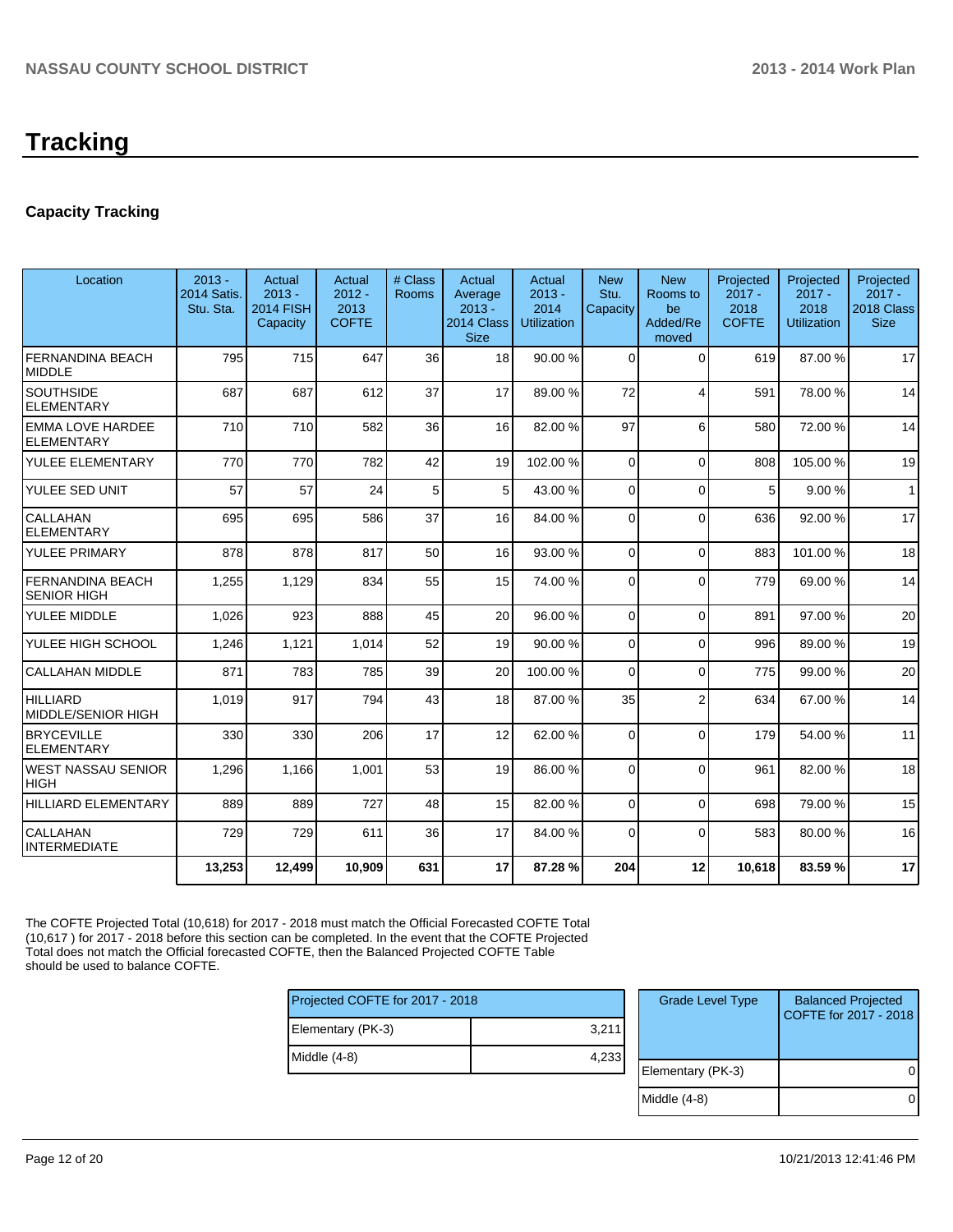| High (9-12) | 3,174  | High (9-12) | D.     |
|-------------|--------|-------------|--------|
|             | 10,617 |             | 10,618 |

### **Relocatable Replacement**

Number of relocatable classrooms clearly identified and scheduled for replacement in the school board adopted financially feasible 5-year district work program.

| Location                               | $2013 - 2014$   | 2014 - 2015 | 2015 - 2016 | 2016 - 2017 | 2017 - 2018 | Year 5 Total |
|----------------------------------------|-----------------|-------------|-------------|-------------|-------------|--------------|
| <b>ISOUTHSIDE ELEMENTARY</b>           |                 |             |             |             |             |              |
| IEMMA LOVE HARDEE ELEMENTARY           |                 |             |             |             |             | -6           |
| IYULEE ELEMENTARY                      |                 |             |             |             |             | 3            |
| IYULEE PRIMARY                         |                 |             |             |             |             | -6           |
| <b>Total Relocatable Replacements:</b> | 10 <sup>1</sup> |             |             |             |             | 19           |

### **Charter Schools Tracking**

Information regarding the use of charter schools.

Nothing reported for this section.

### **Special Purpose Classrooms Tracking**

The number of classrooms that will be used for certain special purposes in the current year, by facility and type of classroom, that the district will, 1), not use for educational purposes, and 2), the co-teaching classrooms that are not open plan classrooms and will be used for educational purposes.

| School                               | School Type | # of Elementary<br>K-3 Classrooms     | # of Middle 4-8<br><b>Classrooms</b> | # of High $9-12$<br>Classrooms | # of $ESE$<br><b>Classrooms</b> | # of Combo<br><b>Classrooms</b> | Total<br>Classrooms        |
|--------------------------------------|-------------|---------------------------------------|--------------------------------------|--------------------------------|---------------------------------|---------------------------------|----------------------------|
| <b>Total Educational Classrooms:</b> |             |                                       |                                      |                                |                                 |                                 | $\mathbf{0}$               |
| School                               | School Type | $#$ of Elementary<br>K-3 Classrooms I | # of Middle 4-8<br><b>Classrooms</b> | # of High $9-12$<br>Classrooms | # of $ESE$<br><b>Classrooms</b> | # of Combo<br><b>Classrooms</b> | Total<br><b>Classrooms</b> |
| <b>Total Co-Teaching Classrooms:</b> |             |                                       |                                      |                                |                                 |                                 | $\mathbf{0}$               |

### **Infrastructure Tracking**

**Necessary offsite infrastructure requirements resulting from expansions or new schools. This section should include infrastructure information related to capacity project schedules and other project schedules (Section 4).**

Not Specified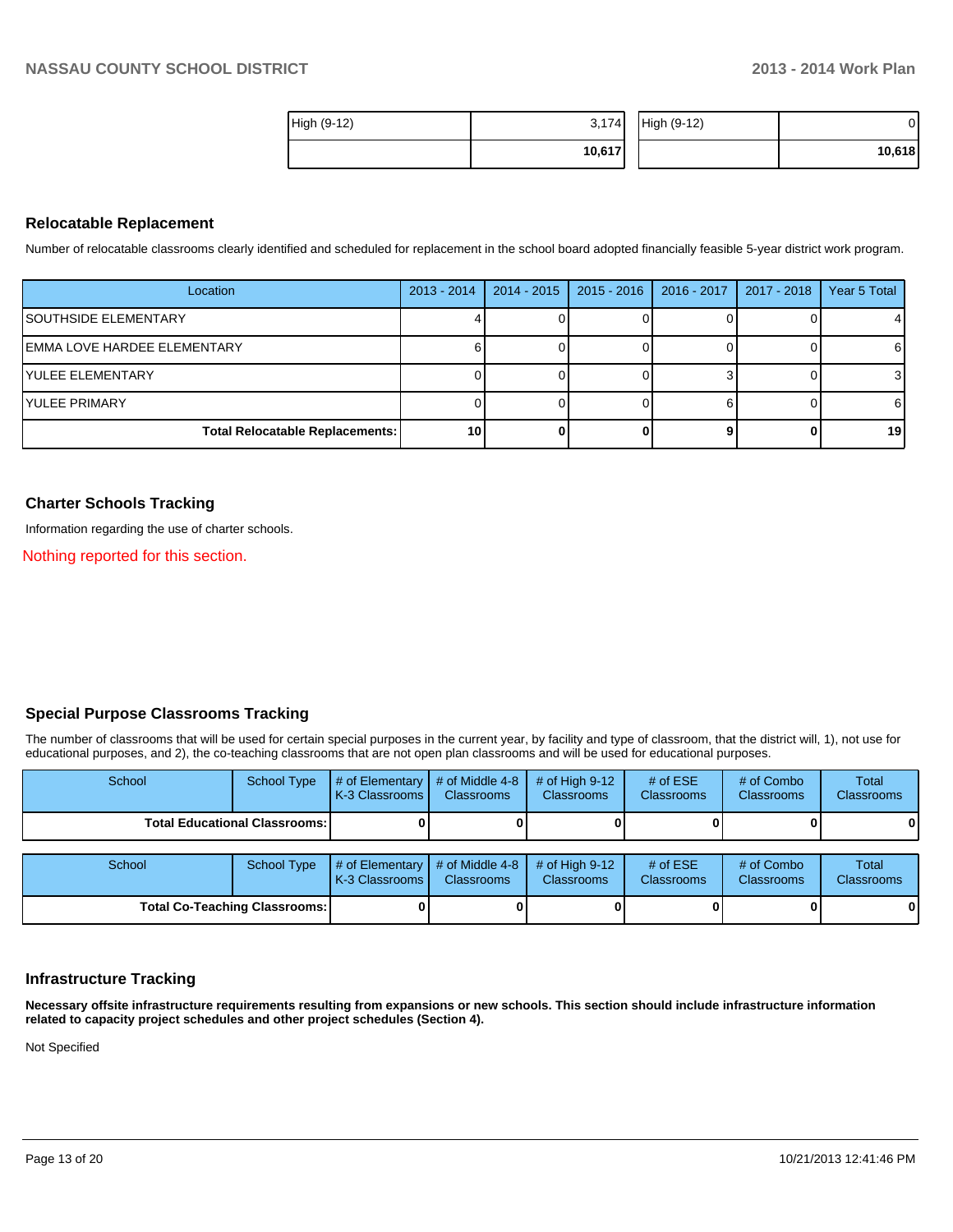**Proposed location of planned facilities, whether those locations are consistent with the comprehensive plans of all affected local governments, and recommendations for infrastructure and other improvements to land adjacent to existing facilities. Provisions of 1013.33(12), (13) and (14) and 1013.36 must be addressed for new facilities planned within the 1st three years of the plan (Section 5).**

All projects listed under "Capacity Projects"

**Consistent with Comp Plan?** Yes

### **Net New Classrooms**

The number of classrooms, by grade level and type of construction, that were added during the last fiscal year.

| List the net new classrooms added in the 2012 - 2013 fiscal year.                                                                                       |                              |                                   |                                |                        | year.                                                                  | List the net new classrooms to be added in the 2013 - 2014 fiscal |                                |                        |
|---------------------------------------------------------------------------------------------------------------------------------------------------------|------------------------------|-----------------------------------|--------------------------------|------------------------|------------------------------------------------------------------------|-------------------------------------------------------------------|--------------------------------|------------------------|
| "Classrooms" is defined as capacity carrying classrooms that are added to increase<br>capacity to enable the district to meet the Class Size Amendment. |                              |                                   |                                |                        | Totals for fiscal year 2013 - 2014 should match totals in Section 15A. |                                                                   |                                |                        |
| Location                                                                                                                                                | $2012 - 2013$ #<br>Permanent | $2012 - 2013$ #<br><b>Modular</b> | $2012 - 2013$ #<br>Relocatable | $2012 - 2013$<br>Total | $2013 - 2014$ #<br>Permanent                                           | $2013 - 2014$ #<br>Modular                                        | $2013 - 2014$ #<br>Relocatable | $2013 - 2014$<br>Total |
| Elementary (PK-3)                                                                                                                                       |                              |                                   |                                |                        |                                                                        |                                                                   |                                |                        |
| Middle (4-8)                                                                                                                                            |                              |                                   |                                |                        |                                                                        |                                                                   |                                | 8                      |
| High (9-12)                                                                                                                                             |                              |                                   |                                |                        |                                                                        |                                                                   |                                | 0                      |
|                                                                                                                                                         |                              |                                   |                                |                        |                                                                        |                                                                   |                                | 12                     |

### **Relocatable Student Stations**

Number of students that will be educated in relocatable units, by school, in the current year, and the projected number of students for each of the years in the workplan.

| <b>Site</b>                         | 2013 - 2014 | $2014 - 2015$ | $2015 - 2016$ | 2016 - 2017 | 2017 - 2018  | 5 Year Average |
|-------------------------------------|-------------|---------------|---------------|-------------|--------------|----------------|
| FERNANDINA BEACH MIDDLE             |             |               |               |             |              | $\overline{0}$ |
| SOUTHSIDE ELEMENTARY                | 72          | 0             | 0             | $\Omega$    | 0            | 14             |
| YULEE HIGH SCHOOL                   | 0           | U             | $\Omega$      | $\Omega$    | <sup>0</sup> | $\overline{0}$ |
| YULEE MIDDLE                        | 44          | 44            | 44            | $\Omega$    | 0            | 26             |
| EMMA LOVE HARDEE ELEMENTARY         | 106         | 0             | $\Omega$      | $\Omega$    | $\Omega$     | 21             |
| <b>IWEST NASSAU SENIOR HIGH</b>     | 0           | 0             | 0             | $\Omega$    | 0            | $\overline{0}$ |
| HILLIARD ELEMENTARY                 | 44          | 44            | 44            | $\Omega$    | <sup>0</sup> | 26             |
| ICALLAHAN INTERMEDIATE              | $\Omega$    | 0             | 0             | $\Omega$    | $\Omega$     | $\overline{0}$ |
| <b>YULEE PRIMARY</b>                | 108         | 108           | 108           | U           | $\Omega$     | 65             |
| <b>FERNANDINA BEACH SENIOR HIGH</b> | $\Omega$    | 0             | $\Omega$      | $\Omega$    | $\Omega$     | $\overline{0}$ |
| <b>YULEE ELEMENTARY</b>             | U           | 54            | 54            | $\Omega$    | $\Omega$     | 22             |
| YULEE SED UNIT                      | $\Omega$    | 0             | 0             | $\Omega$    | $\Omega$     | $\overline{0}$ |
| <b>CALLAHAN ELEMENTARY</b>          |             |               | ∩             | O           | $\Omega$     | $\overline{0}$ |
| CALLAHAN MIDDLE                     | 0           | 0             | 0             | $\Omega$    | $\Omega$     | $\overline{0}$ |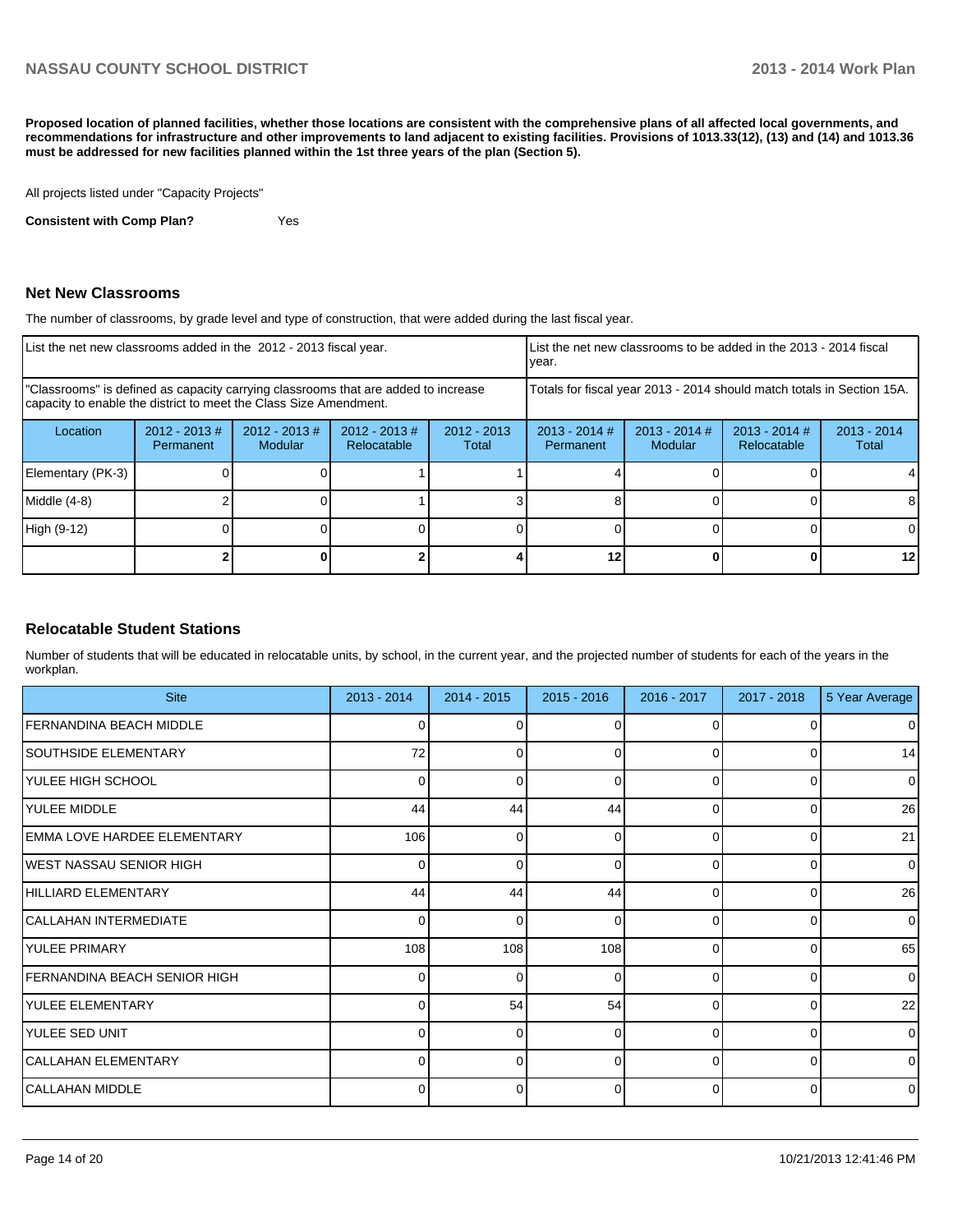| HILLIARD MIDDLE/SENIOR HIGH                  |  |  |  |
|----------------------------------------------|--|--|--|
| <b>EMENTARY</b><br>RR<br>드 디<br>=\/II<br>. . |  |  |  |

| Totals for NASSAU COUNTY SCHOOL DISTRICT          |        |        |        |        |        |        |
|---------------------------------------------------|--------|--------|--------|--------|--------|--------|
| Total students in relocatables by year.           | 374    | 250    | 250    |        |        | 175    |
| Total number of COFTE students projected by year. | 10,825 | 10.768 | 10.694 | 10,674 | 10.617 | 10,716 |
| Percent in relocatables by year.                  | 3%     | 2%     | 2%     | 0%     | 0 % I  | 2%     |

## **Leased Facilities Tracking**

Exising leased facilities and plans for the acquisition of leased facilities, including the number of classrooms and student stations, as reported in the educational plant survey, that are planned in that location at the end of the five year workplan.

| Location                           | # of Leased<br>Classrooms 2013 -<br>2014 | <b>FISH Student</b><br><b>Stations</b> | Owner                              | # of Leased<br>Classrooms 2017 -<br>2018 | <b>FISH Student</b><br><b>Stations</b> |
|------------------------------------|------------------------------------------|----------------------------------------|------------------------------------|------------------------------------------|----------------------------------------|
| <b>FERNANDINA BEACH MIDDLE</b>     | $\Omega$                                 | $\Omega$                               |                                    | $\Omega$                                 | $\Omega$                               |
| YULEE ELEMENTARY                   | 2                                        |                                        | 36 M Space Holdings<br>LLC         | $\Omega$                                 | $\Omega$                               |
| YULEE SED UNIT                     | $\Omega$                                 |                                        |                                    | $\Omega$                                 | $\overline{0}$                         |
| CALLAHAN ELEMENTARY                | $\Omega$                                 | $\Omega$                               |                                    | $\Omega$                                 | $\overline{0}$                         |
| <b>CALLAHAN MIDDLE</b>             | $\Omega$                                 | $\Omega$                               |                                    | $\Omega$                                 | $\overline{0}$                         |
| HILLIARD MIDDLE/SENIOR HIGH        | $\Omega$                                 | $\Omega$                               |                                    | $\Omega$                                 | $\overline{0}$                         |
| BRYCEVILLE ELEMENTARY              | $\Omega$                                 | $\Omega$                               |                                    | $\Omega$                                 | $\overline{0}$                         |
| <b>WEST NASSAU SENIOR HIGH</b>     | $\Omega$                                 | $\Omega$                               |                                    | 0                                        | $\overline{0}$                         |
| HILLIARD ELEMENTARY                | 0                                        | ∩                                      |                                    | $\Omega$                                 | $\overline{0}$                         |
| <b>CALLAHAN INTERMEDIATE</b>       | $\Omega$                                 | $\Omega$                               |                                    | $\Omega$                                 | $\overline{0}$                         |
| YULEE PRIMARY                      | 6                                        |                                        | 108 M Space Holdings<br><b>LLC</b> | 0                                        | $\Omega$                               |
| FERNANDINA BEACH SENIOR HIGH       | $\Omega$                                 |                                        |                                    | $\Omega$                                 | $\overline{0}$                         |
| <b>YULEE MIDDLE</b>                | $\overline{2}$                           |                                        | 44 M Space Holdings<br><b>LLC</b>  | $\Omega$                                 | $\Omega$                               |
| <b>YULEE HIGH SCHOOL</b>           | $\Omega$                                 | ∩                                      |                                    | $\Omega$                                 | $\overline{0}$                         |
| <b>EMMA LOVE HARDEE ELEMENTARY</b> | 5                                        |                                        | 106 M Space Holdings<br><b>LLC</b> | $\Omega$                                 | $\overline{0}$                         |
| <b>SOUTHSIDE ELEMENTARY</b>        | 4                                        |                                        | 72 M Space Holdings<br><b>LLC</b>  | $\mathbf 0$                              | $\overline{0}$                         |
|                                    | 19                                       | 366                                    |                                    | 0                                        | 0                                      |

## **Failed Standard Relocatable Tracking**

Relocatable units currently reported by school, from FISH, and the number of relocatable units identified as 'Failed Standards'.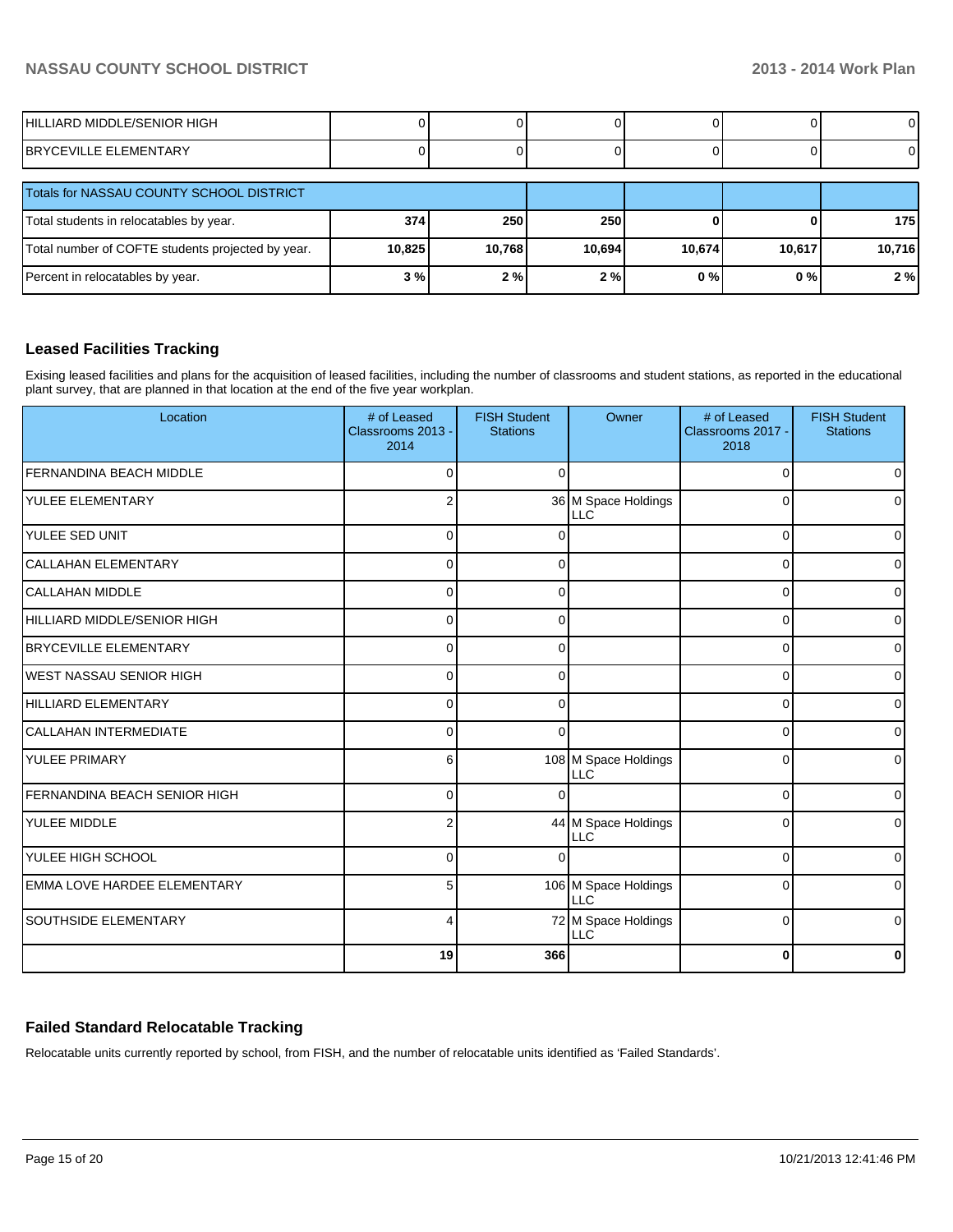Nothing reported for this section.

# **Planning**

### **Class Size Reduction Planning**

**Plans approved by the school board that reduce the need for permanent student stations such as acceptable school capacity levels, redistricting, busing, year-round schools, charter schools, magnet schools, public-private partnerships, multitrack scheduling, grade level organization, block scheduling, or other alternatives.**

None.

### **School Closure Planning**

**Plans for the closure of any school, including plans for disposition of the facility or usage of facility space, and anticipated revenues.**

None.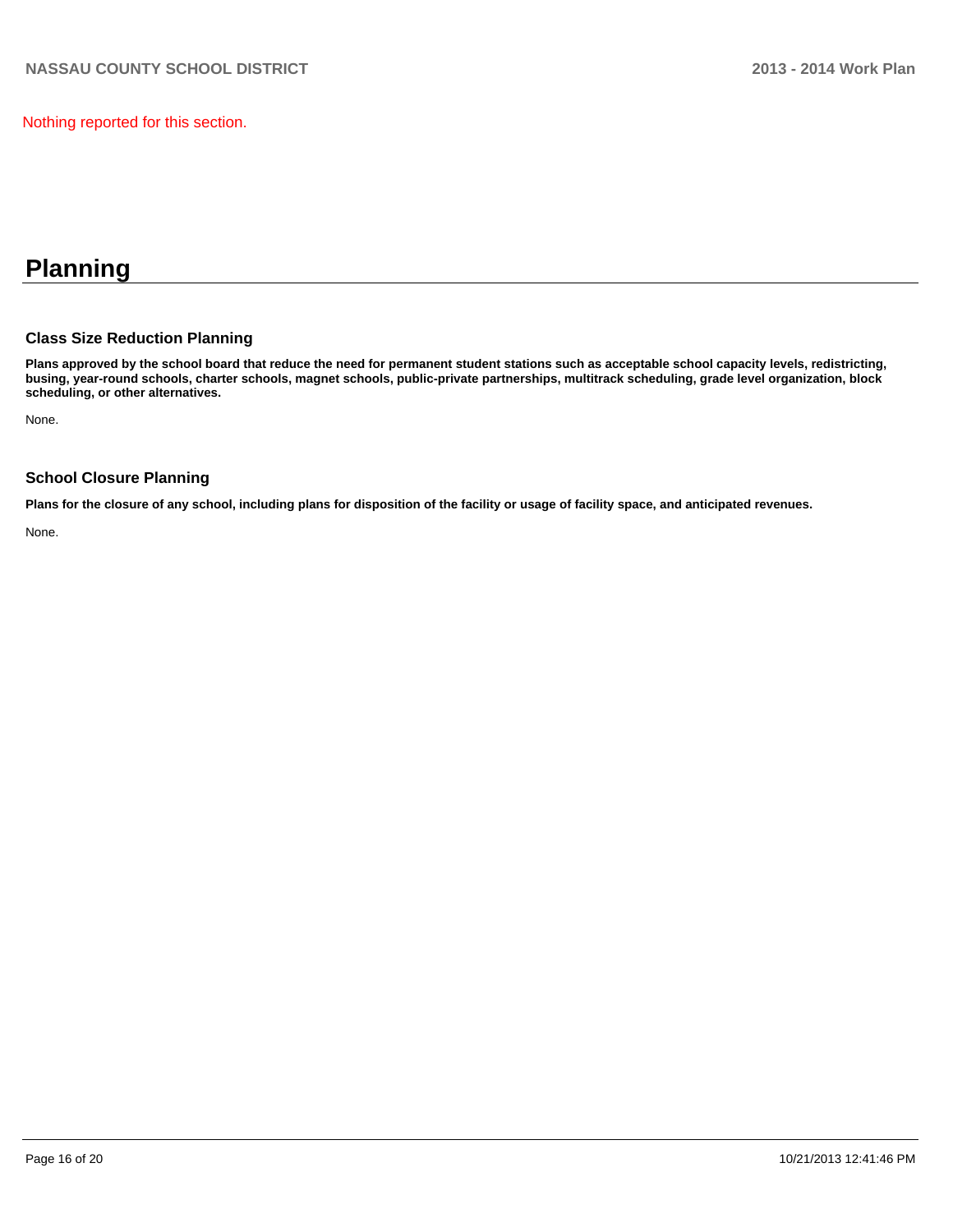# **Long Range Planning**

### **Ten-Year Maintenance**

District projects and locations regarding the projected need for major renovation, repair, and maintenance projects within the district in years 6-10 beyond the projects plans detailed in the five years covered by the work plan.

| Project                                         | 2017 - 2018 / 2022 - 2023<br><b>Projected Cost</b> |
|-------------------------------------------------|----------------------------------------------------|
| District Wide Life Safety                       | \$4,500,000                                        |
| Hilliard Area Repair and Renovations            | \$4,000,000                                        |
| Yulee Area Repair and Renovations               | \$5,000,000                                        |
| Callahan Area Repair and Renovations            | \$5,000,000                                        |
| Fernandina Beach Area Repair and Renovations    | \$5,000,000                                        |
| District Wide Technology Refresh                | \$10,000,000                                       |
| District Wide Furniture, Fixtures and Equipment | \$7,000,000                                        |
|                                                 | \$40,500,000                                       |

# **Ten-Year Capacity**

Schedule of capital outlay projects projected to ensure the availability of satisfactory student stations for the projected student enrollment in K-12 programs for the future 5 years beyond the 5-year district facilities work program.

| Project                            | Location, Community, Quadrant or other<br>general location | 2017 - 2018 / 2022 - 2023<br><b>Projected Cost</b> |
|------------------------------------|------------------------------------------------------------|----------------------------------------------------|
| New Elementary School "E"          | <b>Yulee Area</b>                                          | \$22,000,000                                       |
| New Elementary School "F"          | Yulee Area                                                 | \$22,000,000                                       |
| New Elementary School "G"          | <b>Hilliard Area</b>                                       | \$22,000,000                                       |
| New Ancillary/Auxiliary Facilities | <b>District Wide</b>                                       | \$25,000,000                                       |
| <b>Additional Classroons</b>       | <b>District Wide</b>                                       | \$20,000,000                                       |
| New Middle School "CC"             | <b>Hilliard Area</b>                                       | \$25,000,000                                       |
| New Middle School                  | Callahan/Bryceville Area                                   | \$25,000,000                                       |
|                                    |                                                            | \$161,000,000                                      |

## **Ten-Year Planned Utilization**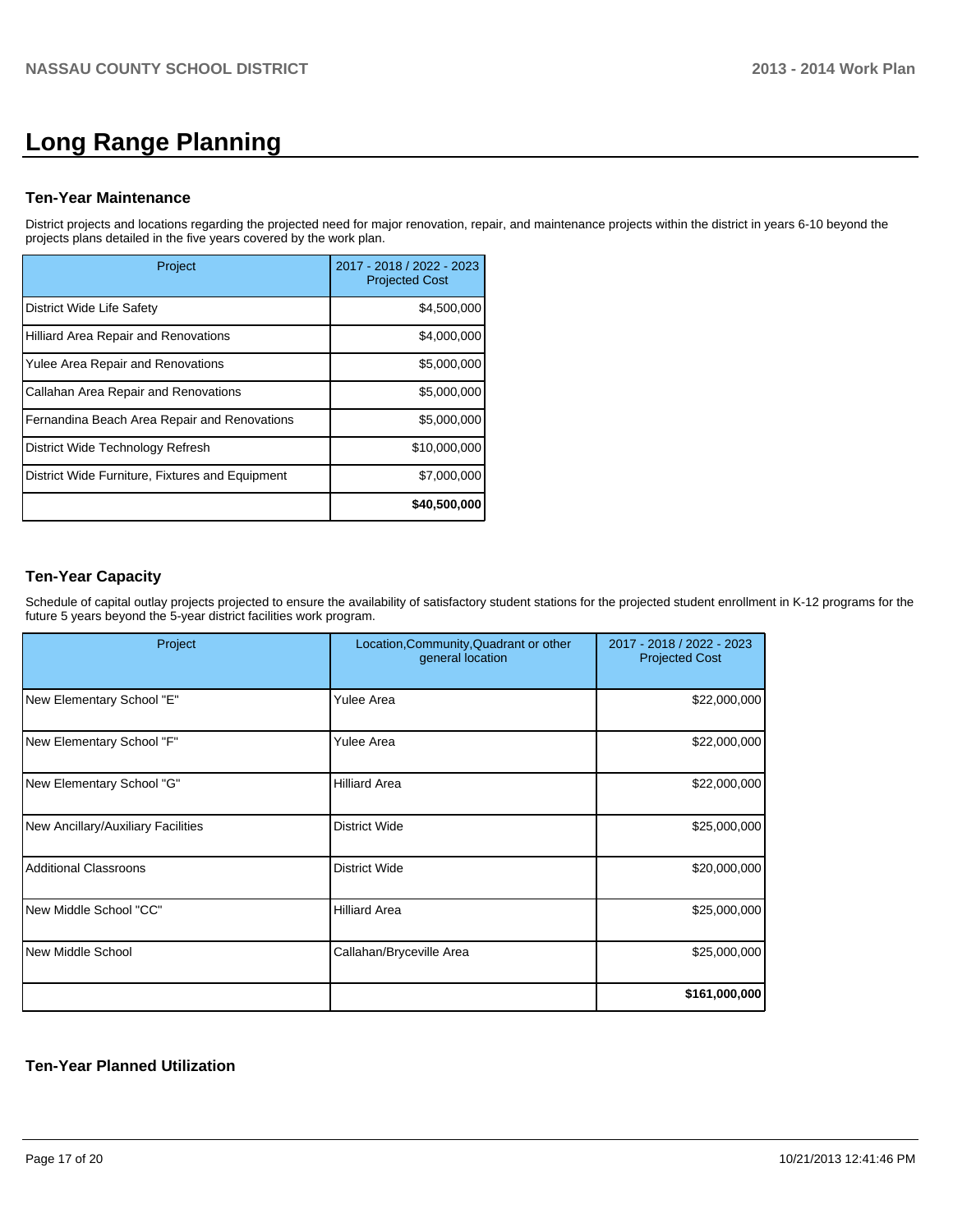Schedule of planned capital outlay projects identifying the standard grade groupings, capacities, and planned utilization rates of future educational facilities of the district for both permanent and relocatable facilities.

| <b>Grade Level Projections</b>    | <b>FISH</b><br><b>Student</b><br><b>Stations</b> | <b>Actual 2012 -</b><br><b>2013 FISH</b><br>Capacity | Actual<br>$2012 -$<br>2013<br><b>COFTE</b> | Actual 2012 - 2013<br><b>Utilization</b> | Actual 2013 - 2014 / 2022 - 2023 new<br>Student Capacity to be added/removed | Projected 2022<br><b>2023 COFTE</b> | Projected 2022 -<br>2023 Utilization |
|-----------------------------------|--------------------------------------------------|------------------------------------------------------|--------------------------------------------|------------------------------------------|------------------------------------------------------------------------------|-------------------------------------|--------------------------------------|
| Elementary - District<br>l Totals | 5,688                                            | 5,688                                                | 4,923.19                                   | 86.55 %                                  | 2,500                                                                        | 6,300                               | 76.94 %                              |
| <b>IMiddle - District Totals</b>  | 3.711                                            | 3,338                                                | 3.113.02                                   | $93.26 \%$                               | 1.400                                                                        | 3.000                               | 63.32 %                              |
| High - District Totals            | 3.797                                            | 3.416                                                | 2.848.64                                   | 83.40 %                                  | 1.200                                                                        | 2.800                               | 60.66 %                              |
| Other - ESE, etc                  | 268                                              | 57                                                   | 24.29                                      | 42.11 %                                  |                                                                              |                                     | 0.00%                                |
|                                   | 13,464                                           | 12,499                                               | 10.909.14                                  | 87.28 %                                  | 5,100                                                                        | 12,100                              | 68.75 %                              |

**Combination schools are included with the middle schools for student stations, capacity, COFTE and utilization purposes because these facilities all have a 90% utilization factor. Use this space to explain or define the grade groupings for combination schools.**

No comments to report.

### **Ten-Year Infrastructure Planning**

**Proposed Location of Planned New, Remodeled, or New Additions to Facilities in 06 thru 10 out years (Section 28).**

See Item 21 Above

Plans for closure of any school, including plans for disposition of the facility or usage of facility space, and anticipated revenues in the 06 thru 10 out **years (Section 29).**

None at This Time

### **Twenty-Year Maintenance**

District projects and locations regarding the projected need for major renovation, repair, and maintenance projects within the district in years 11-20 beyond the projects plans detailed in the five years covered by the work plan.

| Project                                         | 2022 - 2023 / 2032 - 2033 Projected Cost |
|-------------------------------------------------|------------------------------------------|
| District Wide Roof Replacement                  | \$20,000,000                             |
| <b>District Wide Painting</b>                   | \$10,000,000                             |
| District Wide HVAC                              | \$28,000,000                             |
| District Wide Life Safety                       | \$12,000,000                             |
| District Wide Repair and Renovations            | \$35,000,000                             |
| District Wide Furniture, fixtures and Equipment | \$25,000,000                             |
| District Wide Technology                        | \$40,000,000                             |
|                                                 | \$170,000,000                            |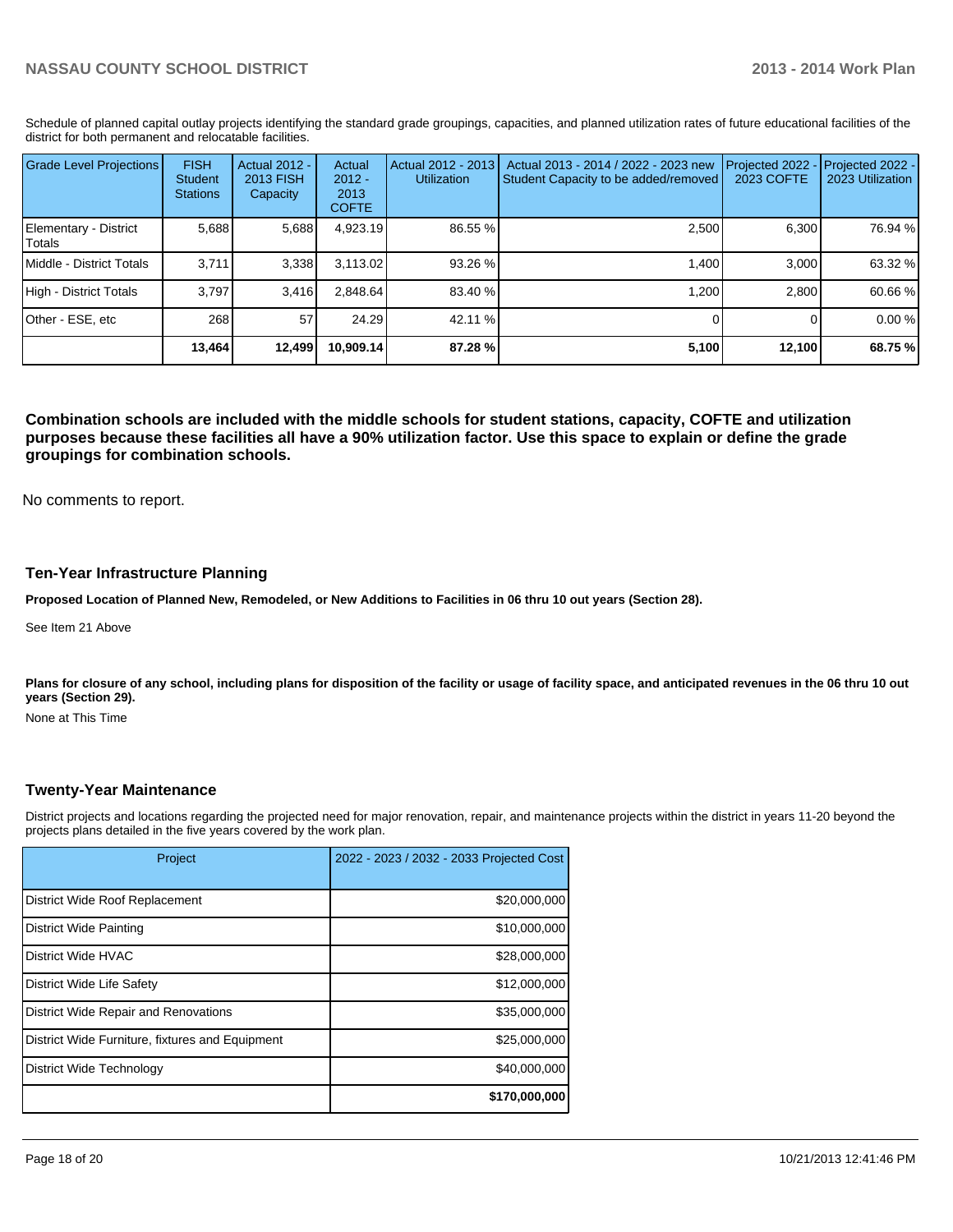## **Twenty-Year Capacity**

Schedule of capital outlay projects projected to ensure the availability of satisfactory student stations for the projected student enrollment in K-12 programs for the future 11-20 years beyond the 5-year district facilities work program.

| Project                   | Location, Community, Quadrant or other<br>general location | 2022 - 2023 / 2032 - 2033<br><b>Projected Cost</b> |  |
|---------------------------|------------------------------------------------------------|----------------------------------------------------|--|
| Middle School Replacement | Fernandina Beach Area                                      | \$30,000,000                                       |  |
| New Elementary School "I" | Callahan Area                                              | \$25,000,000                                       |  |
| New Middle School "DD"    | Callahan/Bryceville Area                                   | \$30,000,000                                       |  |
| New Elementary School "J" | <b>Yulee Area</b>                                          | \$25,000,000                                       |  |
| New High School "CCC"     | <b>Hilliard Area</b>                                       | \$50,000,000                                       |  |
| New High School "DDD"     | Callahan Area                                              | \$50,000,000                                       |  |
| New Middle School "DD"    | Yulee Area                                                 | \$30,000,000                                       |  |
|                           |                                                            | \$240,000,000                                      |  |

## **Twenty-Year Planned Utilization**

Schedule of planned capital outlay projects identifying the standard grade groupings, capacities, and planned utilization rates of future educational facilities of the district for both permanent and relocatable facilities.

| <b>Grade Level Projections</b>  | <b>FISH</b><br><b>Student</b><br><b>Stations</b> | <b>Actual 2012 -</b><br>2013 FISH<br>Capacity | Actual<br>$2012 -$<br>2013<br><b>COFTE</b> | Actual 2012 - 2013<br><b>Utilization</b> | Actual 2013 - 2014 / 2032 - 2033 new<br>Student Capacity to be added/removed | Projected 2032<br>2033 COFTE | Projected 2032 -<br>2033 Utilization |
|---------------------------------|--------------------------------------------------|-----------------------------------------------|--------------------------------------------|------------------------------------------|------------------------------------------------------------------------------|------------------------------|--------------------------------------|
| Elementary - District<br>Totals | 5,688                                            | 5,688                                         | 4,923.19                                   | 86.55 %                                  | 8,700                                                                        | 8.700                        | 60.47 %                              |
| Middle - District Totals        | 3.711                                            | 3,338                                         | 3.113.02                                   | $93.26 \%$                               | 5.300                                                                        | 5.300                        | 61.36 %                              |
| High - District Totals          | 3.797                                            | 3.416                                         | 2.848.64                                   | 83.40 %                                  | 4,200                                                                        | 4.200                        | 55.15 %                              |
| Other - ESE, etc                | 268                                              | 57                                            | 24.29                                      | 42.11 %                                  |                                                                              |                              | 0.00%                                |
|                                 | 13,464                                           | 12,499                                        | 10,909.14                                  | 87.28 %                                  | 18,200                                                                       | 18,200                       | 59.29 %                              |

**Combination schools are included with the middle schools for student stations, capacity, COFTE and utilization purposes because these facilities all have a 90% utilization factor. Use this space to explain or define the grade groupings for combination schools.**

No comments to report.